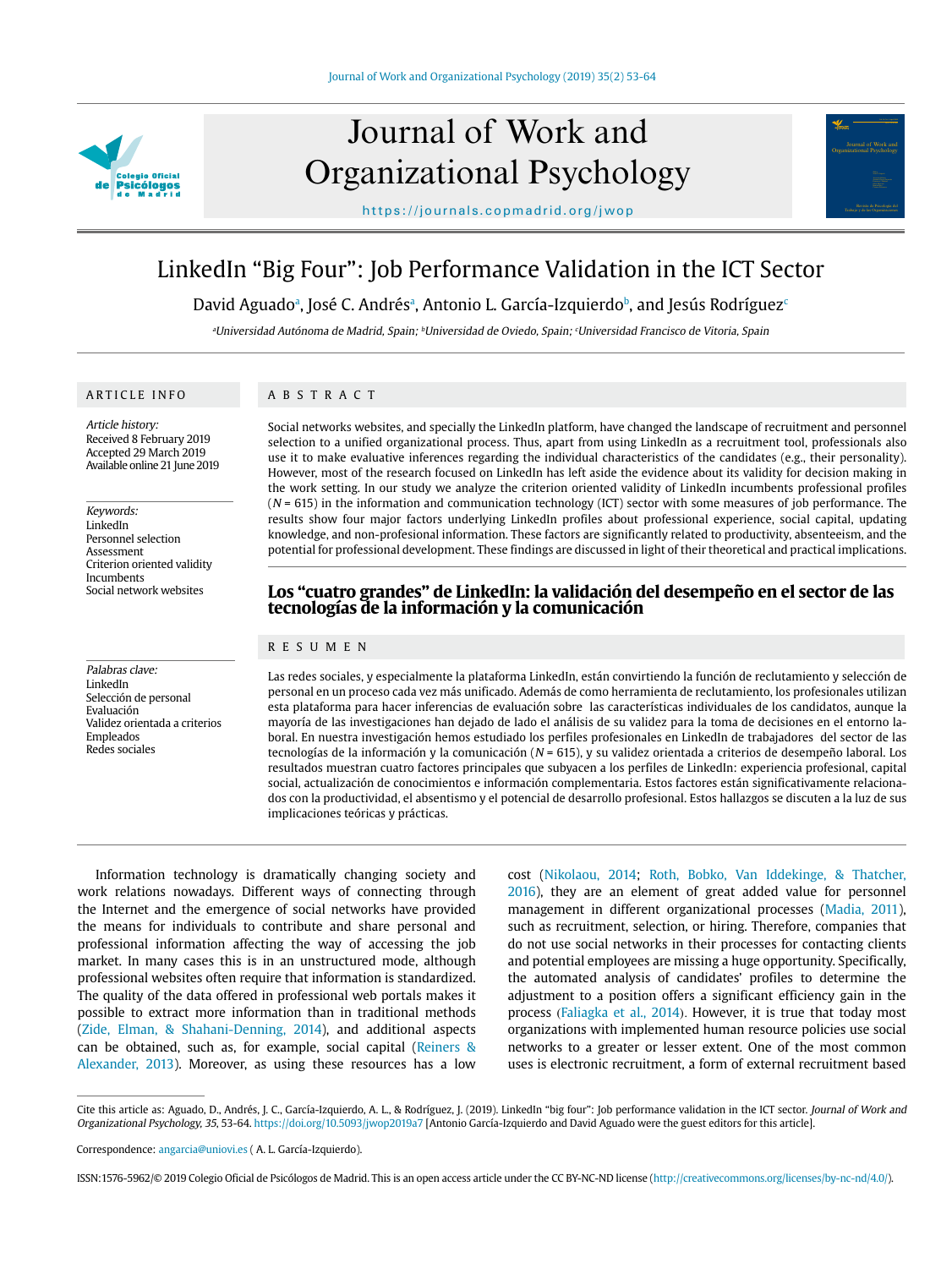on the Internet ([Pfielffelmann, Wagner & Libkuman, 2010](#page-11-3)), which, according to [Stone, Lukaszewski, Stone-Romero, and Johnson \(2013\),](#page-11-4) aims to provide a set of candidates who have the competences that fit the job vacancies of an organization. Today, recruitment and selection can be understood as a set, diluting the traditional border between recruitment and selection [\(Wilton, 2016\)](#page-11-5), so that there is a decision-making process during the recruitment phase adding to this a strong evaluation shape ([Aguado, Rico, Rubio, & Fernández,](#page-9-0)  [2016\)](#page-9-0). Following the attraction-selection-attrition model (e.g., [Schneider, 1987;](#page-11-6) [Wanous, 1992\)](#page-11-7), it consists of a bilateral individualorganization fit, in which there is a mutual decision-making process based on an individual's interests, needs, capacities and personality, together with an organization's possibilities of satisfying them, and also to what extent these individual characteristics fit an organization's values, needs, and culture. The consequences of a good fit are greater satisfaction and greater commitment, while the consequences of a bad fit include, for example, low satisfaction and stress ([Kristof-Brown & Guay, 2011](#page-10-3)). From this perspective, Web 2.0 allows the interaction between candidates and companies, providing a dynamic and bilateral communication environment, as connectivity and information-sharing are the main characteristics that make social media an interesting resource [\(Landers & Schmidt, 2016\)](#page-10-4) for organizations. In this context, personnel selection is probably the human resources process that uses social networks most intensively. The data obtained in the [Society for Human Resource Management](#page-11-8)  [survey \(2015\)](#page-11-8) showed that 56% of organizations used social network websites to find applicants, whilst in 2008 34% of the companies had used these sites for HR processes.

From the candidates' point of view, almost half of the job seekers in the world use social networks to some extent [\(Randstad, 2015\)](#page-11-9). In Spain, these percentage increased in one year by 22% according to the Spanish National Institute of Statistics [\(INE, 2017\)](#page-10-5). In the same line, [Jobvite \(2014\)](#page-10-6) job portal reported that 93% of recruiting companies reviewed the candidates' profiles on social networks before making a hiring decision, and it has been found that 43% reconsidered their decision based on the profile ([CareerBuilder, 2009\)](#page-10-7). Thus, the last report of the Jobvite employment portal states that (a) more than half of the recruiters re-assess a candidate when they analyse their profile on social networks (61% of them being negative); (b) one third of them have directly rejected candidates based on the information contained in social networks; and (c) companys' human resource managers consider that candidates who are active users of social networks are more employable. In fact, approximately half of the organizations in the United States make a Google search in the process of selecting personnel [\(Roth et al., 2016\)](#page-11-2), where LinkedIn is the social network most used in personnel selection. However, this frequency of use has not been accompanied by a systematic study of how useful information in social networks is, nor by a study of the possible biases of recruiters when they use them or, in short, of the different properties and quality of social networks as recruitment and selection tools, aspects that different authors have claimed they have [\(Aguado et al., 2016](#page-9-0); [Brown & Vaughn, 2011;](#page-9-1) [Nikolaou, 2014;](#page-10-0) [Seiter &](#page-11-10)  [Hatch, 2005;](#page-11-10) [Van Iddekinge, Lanivich, Roth, & Junco, 2016\)](#page-11-11). In fact, the few studies on electronic recruitment have not shown clearly whether or not social networks represent an improvement in attracting talent and diversity to organizations ([McManus & Ferguson, 2003\)](#page-10-8). In this context, the study of the above characteristics is relevant and takes on a special meaning in the case of Information and Communication Technology (ICT) professionals, since they are one of the main players in the job market. Just over 22% of world production is linked to the digital economy and this percentage will increase to 25% in 2020 [\(Accenture Strategy, 2016\)](#page-9-2).

In this study we analyse LinkedIn profiles of ICT employees in order to answer the following questions: (1) is there an underlying structure to the information that candidates include in their LinkedIn profiles? (2) is there a relationship between the way candidates shape their professional profile on LinkedIn and their professional performance? (3) does the design of ICT professionals' profile vary based on their professional experience, gender, or geographical location?

#### **Theoretical Foundations**

#### **The ICT Job Market**

The ICT sector is present in all other production and service sectors, and its importance stands out in most studies on the job market as the growth of the world's leading economies seems to rely on advanced training in Science, Technology, Engineering, and Mathematics (STEM). According to the forecasts made by the EU for the technological sector, employment will grow by almost 900,000 jobs ([Infoempleo, 2017](#page-10-9)).

In view of these data, it is not surprising that 69% of employers expect competition in search for professionals to increase ([LinkedIn,](#page-10-10) [2018](#page-10-10)). Consequently, companies make substantial investments on developing recruitment based on SNW (from the former Storage Networking Websites) in order to attract talent, using references from colleagues and friends, and mobile devices ([Jobvite, 2014](#page-10-6)) also. An analysis of the main employment portal used in Spain (InfoJobs) with data for 2015 shows that some of the highest number of vacancies are in the Computer and Telecommunications category (14.3% of the total number of vacancies), only behind the Commercial and Sales category (31.7% of the total number of vacancies) and ahead of the Customer Service category (13.8% of the total number of vacancies). The annual data show that the Computing and Telecommunications category grew 54.5% compared to the previous year ([Infojobs, 2015\)](#page-10-9).

# **LinkedIn as a Selection Tool**

LinkedIn is the most widely used professional SNW ([Kluemper,](#page-10-11) [Mitra, & Wang, 2016;](#page-10-11) [Ollington,](#page-10-12) Gibb, & Harcourt, 2013; [van Dijck,](#page-11-11) [2013](#page-11-11)), specifically designed for professional networking looking for jobs and recruitment ([Girard & Fallery, 2010;](#page-10-13) [van Dijck, 2013](#page-11-11)). According to the report of [Bullhorn Reach's \(2014\)](#page-9-3) employment platform, LinkedIn is the main social network for professionals used for recruitment and selection (97% of professionals reported using it, while only 19% and 21% report they use Facebook and Twitter respectively). Candidates, in fact, feel that LinkedIn is the only SNW that is effective for looking for a job (Adecco Global Report, 2014). In addition, they react more positively to its use in recruitment and selection processes than other non-professional SNW, such as Facebook or Twitter [\(Aguado et al., 2016](#page-9-0)). LinkedIn is so important in the recruitment and selection process that a recent article in The Economist, "LinkedIn: Workers of the world, log in" [\(The Economist,](#page-11-12) [2014](#page-11-12), August 18), pointed out that the intensity of its use is strongly modifying the external recruitment agency market, reducing it from 70% to 16%. Beyond using LinkedIn to attract good candidates through good positioning ([Madia, 2011\)](#page-10-1), and the efficiency provided by the platform with new assessment tools ([Kluemper, Rosen, &](#page-10-11) [Mossholder, 2012\)](#page-10-11), recruiters systematically use LinkedIn to make value judgments of the fit between candidates and organization as well as inferences about their future professional performance [\(Zide](#page-11-0) [et al., 2014](#page-11-0)).

In recent years there has been some research on LinkedIn as a recruiting tool (e.g., [Chiang & Suen, 2015](#page-10-14); [Davison, Maraist, & Bing,](#page-10-15) [2011;](#page-10-15) [Girard & Fallery, 2010;](#page-10-13) [Nikolaou, 2014](#page-10-0); [Ollington et al., 2013](#page-10-12); [Vicknair, Elkersh, Yancey, & Budden, 2010\)](#page-11-13) in which the main approach has been to explore how recruiting and selection professionals make decisions based on the information contained in the profiles and to analyse the opportunities and barriers of its use, but more research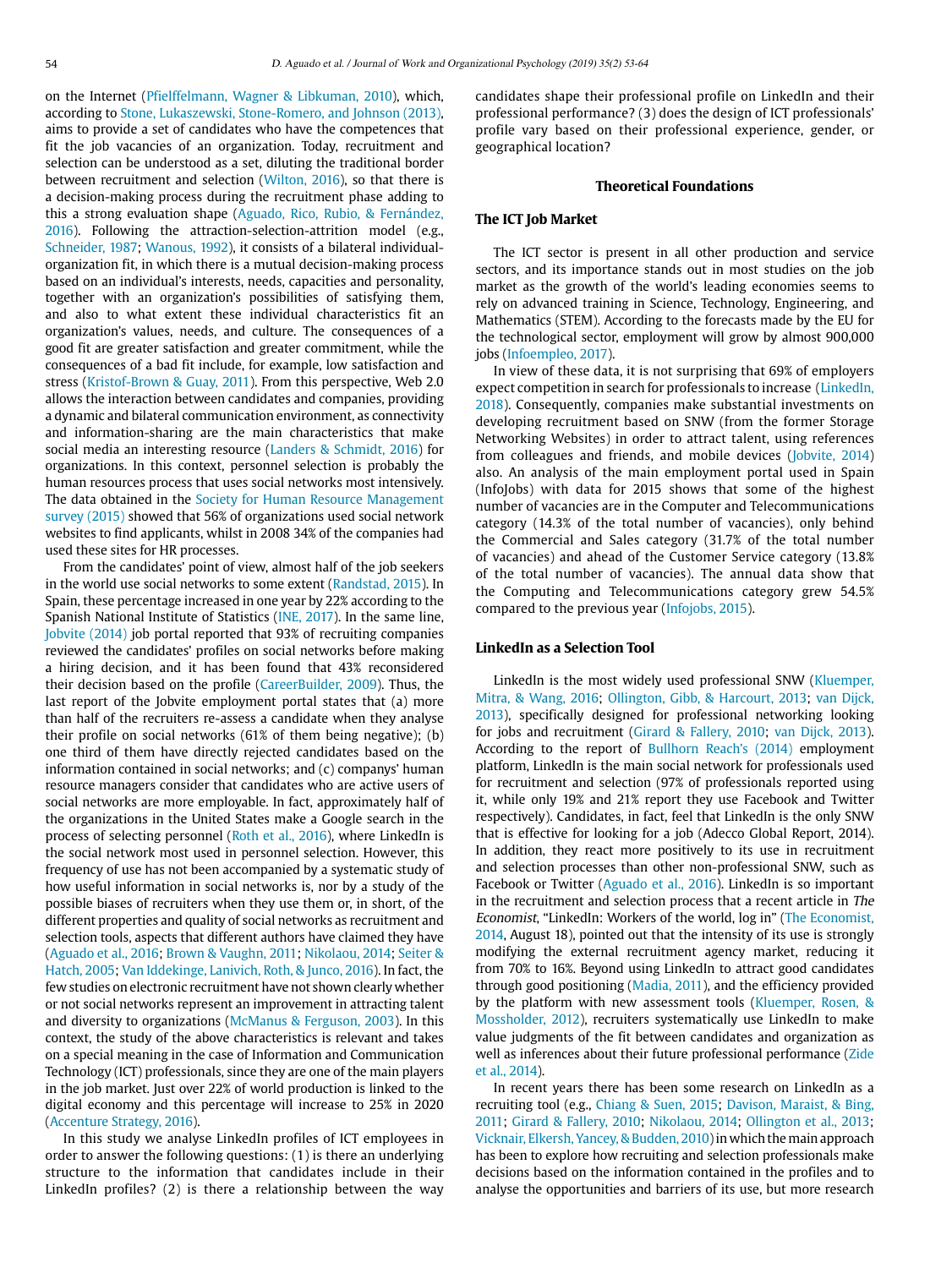is needed [\(Aguado et al., 2016;](#page-9-0) [Kluemper et al., 2016\)](#page-10-11) as academics and professionals demand good tools for good decisions. In particular, there is scarce information about its psychometrics properties, specially criterion oriented validity, that is, the relationship between LinkedIn profile and job performance, which will be studied in the empirical section of this paper.

Studies on other SNW (particularly Facebook) have provided evidence and, somehow, a road map about the research that needs to be carried out on LinkedIn. The studies on SNW as selection tools have been focused on analysing three key points: (a) inferences made by recruiters about person-organization (P-O) fit; (b) biases of recruiters in the decision making process; and (c) the problem of the accuracy of the information related with impression management. Let us now deal with this points. First, the scientific literature indicates how SNW can be used effectively in the decision making process for recruitment and selection. For example, recruiters analyse the information available on Facebook and it seems they are able to make good personality predictions [\(Chamorro-Premuzic & Steinmetz,](#page-10-14)  [2013\)](#page-10-14), even when applying complex automatic systems [\(Back et](#page-9-4)  [al., 2010;](#page-9-4) [Kluemper et al., 2012](#page-10-11)). Recruiters use this information to obtain good indicators of P-O fit [\(Roulin & Bangerter, 2013\)](#page-11-14). In the case of LinkedIn, [Caers and Castelyns \(2011\)](#page-9-5) found that recruiters believed they were able to determine conscientiousness, emotional stability, and maturity. Therefore, they were able to make long-term predictions about whether a candidate was likely to leave or remain in the company as well as about the quality of their performance [\(Van Iddekinge et al., 2016\)](#page-11-11). Nonetheless, reliability and validity and scoring are nowadays major concerns in social media usage [\(Landers](#page-10-4)  [& Schmidt, 2016](#page-10-4)).

Second, research clearly indicates how recruiters can sometimes be biased because they use information that is not related to job performance ([Brown & Vaughn, 2011](#page-9-1); [Dubois & Pansu, 2004;](#page-10-16) [Purkiss,](#page-11-15)  [Perrewé, Gillespie, Mayes, & Ferris, 2006](#page-11-15); [Seiter & Hatch, 2005;](#page-11-10) [Shannon & Stark, 2003](#page-11-16)), and therefore their decision-making process could be discriminatory (García-Izquierdo, Ramos-Villagrasa, & Castaño, 2015). The most prominent of this irrelevant information is perhaps the biases produced when decisions are made based on age ([Lahey, 2008](#page-10-17); [Maurer, & Rafuse, 2001;](#page-10-18) [Weiss & Maurer, 2004\)](#page-11-17), gender ([Harvie, Marshall-McCaskey, & Johnston, 1998;](#page-10-19) [Riach & Rich,](#page-11-18)  [2002;](#page-11-18) [Swim Aikin, Hall, & Hunter, 1995](#page-11-19)), sexual orientation [\(Black,](#page-9-6)  [Makar, Sanders, & Taylor, 2003;](#page-9-6) [Blandford, 2003;](#page-9-6) [Drydakis, 2009;](#page-10-20) [Weichselbaumer, 2003\)](#page-11-17), race [\(Kawakami, Dion, & Dovidio, 1998;](#page-10-21) [Pager, 2003](#page-11-20); [Riach & Rich, 2002\)](#page-11-18), or physical attractiveness [\(Luxen &](#page-10-22)  [Van de Vijver, 2006;](#page-10-22) [Tews, Stafford, & Zhu, 2009](#page-11-21)). Undoubtedly, this poses a problem for the quality of selection decisions, and the use of SNW does not seem to alleviate this issue [\(Caers & Castelyns, 2011\)](#page-9-5). On the contrary, online information is more abundant and recruiters have to process it equally for decision-making. For example, professional profiles that have a photo are significantly more viewed by recruiters (LinkedIn User Statistics and Demographics, LUSD, 2015 13/8/2015). This implies that some users have more opportunities than others due to the degree to which their profile is developed, regardless of job-related skills, and some may be dropped because of demographic features or the digital barrier [\(McManus & Ferguson,](#page-10-8)  [2003\)](#page-10-8). As a consequence, these tools are not completely free from adverse impacts ([Van Iddekinge et al., 2016](#page-11-11)).

Third, and finally, it is a fact that organizations and recruiters form e-impressions of people based on the data contained in SNW ([Spon,](#page-11-8)  [2010\)](#page-11-8). In line with this, SNW users develop their professional profile with the aim of being considered eligible for interesting vacancies. This often involves self-promotion and narcissistic self-presentation [\(Mehdizadeh, 2](#page-10-23)010; [Nistor & Stanciu, 2017\)](#page-10-24) with the objective of making their profile popular [\(Christofides, Muise, & Desmarais,](#page-10-25)  [2009\)](#page-10-25) within a more or less intentional strategy of creating an online personality ([Boyd & E](#page-9-7)llison, 2008; [Marcus, Machilek, & Schütz, 2006\)](#page-10-26). In spite of this, it has been pointed out that recruiters consider the

information contained in the SNW profiles as more honest than the information presented in a résumé paper ([Guillory & Hancock,](#page-10-27)  [2012](#page-10-27)), perhaps because it is information that others can also see (for example, ex-workmates) and could make comments about its truthfulness.

In summary, it seems clear that recruiters regularly use SNW to search for candidates, and they also process that information to make inferences about the P-O fit [\(Bohnert & Ross, 2010\)](#page-9-8). However, the models that explain parsimoniously the large amount of LinkedIn information and its connection to job performance have not been explored enough yet.

The first question is a basic one. The rigorous analysis of any instrument used for selection purposes needs to study the underlying structure of the different elements that are used in the tool. Is the information contained in LinkedIn profiles (e.g., presence or absence of photo, number of identified hobbies, etc.) simply a set of scattered aspects or it has a particular coherent structure? Personality studies have undeniably benefited from using a common frame of reference, such as the Five Factor Model (e.g., McCrae & [Costa, 1999](#page-10-8)) and the model of competencies (e.g., [Kurz & Bartram,](#page-10-28)  [2002](#page-10-28)), since those models facilitate interpretation. Therefore, we expect that an in-depth study of LinkedIn as a selection tool will be benefitted from using general models that make it possible to summarize coherently and meaningfully the information available in the professional profiles. The information content that LinkedIn deploys is fundamentally related to biodata. Biodata are used in personnel selection through gathering and measuring information about past experiences, behaviours, and feelings in specific situations [\(Stokes, 1999](#page-11-4)). Biodata have demonstrated to be valid in different contexts ([Allworth & Hesketh, 2000;](#page-9-9) [Rothstein, Schmidt,](#page-11-2)  [Erwin, Owens, & Sparks, 1990](#page-11-2); [Salgado, Viswesvaran, & Ones,](#page-11-22)  [2001\)](#page-11-22), be resistant to faking (e.g., [Schmitt & Kunce, 2002;](#page-11-6) [Brown](#page-9-1)  [& Vaughan, 2011\)](#page-9-1), generate positive applicant reactions (Anderson, Salgado, & Hülsheger, 2010), and be consistent between traditional (paper and pencil) and online versions [\(Ployhart, Weekley, Holtz, &](#page-11-23)  [Kemp, 2003](#page-11-23)). Nonetheless, biodata have some disadvantages, mainly related to construct and content validity [\(Stokes & Cooper, 2001](#page-11-4)). This means that although they are good performance predictors, research does not provide any evidence on how the process works [\(Becton Matthews, Hartley, & Whitaker, 2009\)](#page-9-10) and are not free from adverse impact (Bobko & Roth, 2013). One main concern is about their relation with job performance. Thus, one of our main objectives is to determine the relationship between LinkedIn information and job performance by means of a criterion oriented validation study. Consequently, we aim to deal with some job performance issues. Job performance can be considered as the main contribution a worker makes to an organization [\(Arvey & Murphy, 1998](#page-9-11)), defined as the behaviours under an individual's control and relevant for organization's goals [\(Campbell, 1990](#page-10-29); [Rotundo & Sackett, 2002](#page-11-2)). The job performance dimensions most widely used are task and contextual dimensions [\(Moscoso, Salgado, & Anderson, 2017](#page-10-30)). The task dimension concerns core technical activities, and the contextual dimension concerns an employee's contributions that go beyond the technical obligations of work and help the organization to reach its goals (e.g., helping, cooperating, self-development, initiative, extraeffort, etc.). In addition, there is a counterproductive dimension that concerns behaviours that go against organizational goals (e.g., [Spector & Fox, 2005](#page-11-24)). In this context, considering the potential use of LinkedIn to predict job performance, the reported studies have focused on analysing how recruiters make this prediction considering the data contained in the profiles, but do not focus so much on the data about profiles themselves. Analysing data about the profiles would provide us with relevant information about the validity of the information contained in profiles, regardless of the quality with which professionals use it. In fact, the analysis of this data would offer recruitment and selection professionals evidence of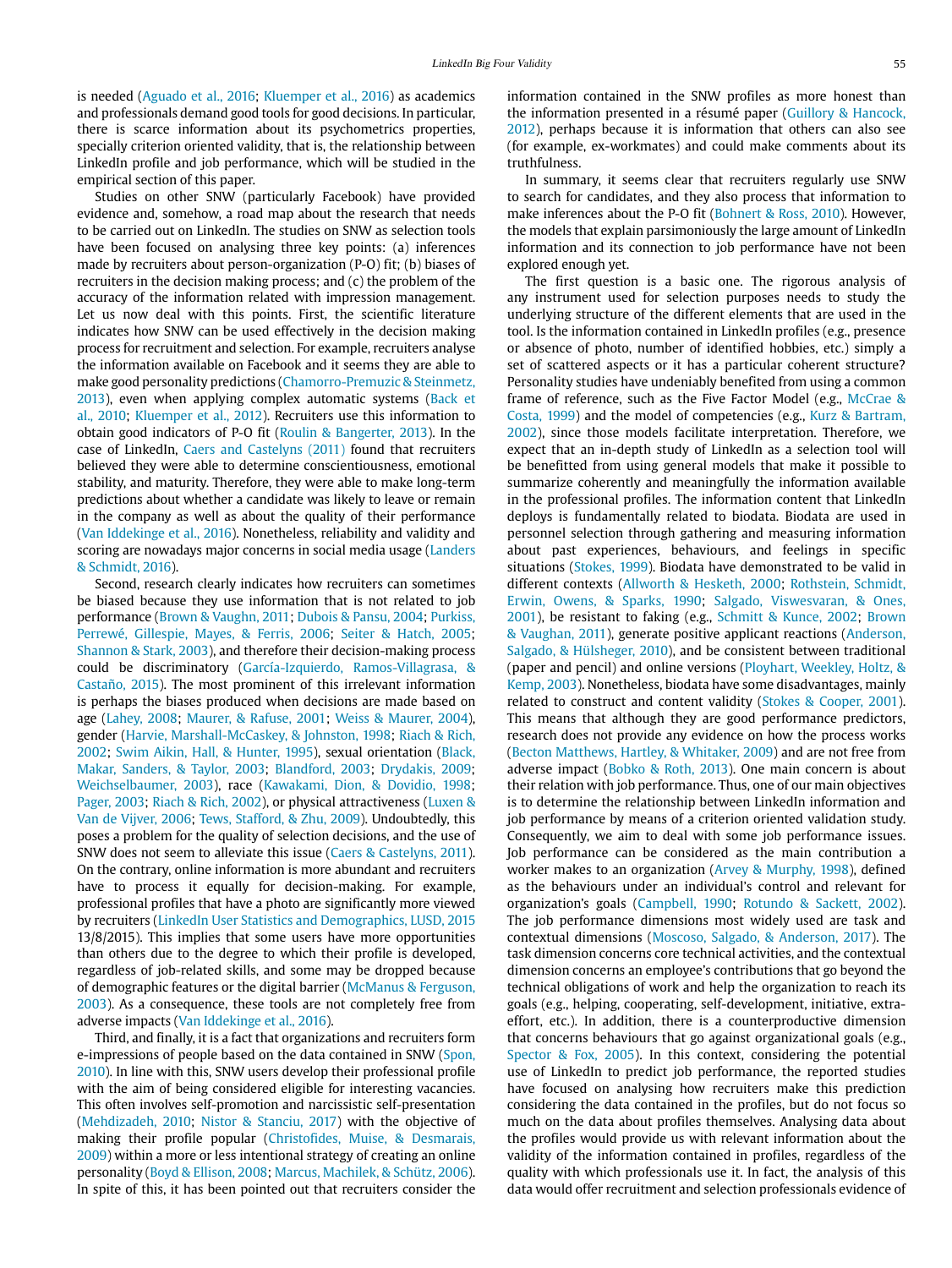how to orient the analysis of profile information in order to predict a candidate's future job performance, and inform candidates how to manage their profiles. So, we have designed a criterion oriented validity study, and in line with this we propose the following research questions:

Research Question 1: Is there a coherent structure that underlies the information that candidates include in their LinkedIn profile?

Research Question 2: What is the relationship between the way candidates shape their professional profile on LinkedIn and their professional performance?

In addition, just as not all curriculum vitae use the same approach and there are differences depending on the industry or sector, different professional profiles also differ in how they use LinkedIn. For instance, there are differences in the number of average contacts, in spelling errors, in the number of recommendations received and sent, and in the amount of personal information that is revealed [\(Zide et al., 2014\)](#page-11-0). In fact, this information is relevant since recruiters take it into account when they evaluate a LinkedIn profile. Various studies have analysed how there are cultural differences in the way recruiters analyse this information [\(Caers & Castelyns, 2011](#page-9-5)). This implies that the same evaluation criteria should not be de facto used independently of the sector and the professional profile in which the selection process is contextualized. However, to the best of our knowledge, no studies have analysed how the information contained in the profiles of ICT professionals relates to professional performance. Therefore, the analysis of the degree to which the design of the LinkedIn profile of ICT professionals varies according to aspects such as professional experience, gender, or place of residence is of interest to interpret the information. In this sense, we propose the following research question:

Research Question 3: Does the design of ICT professionals profile vary based on their professional experience, gender, or geographical location?

In summary, despite the intense use of LinkedIn as a selection tool, there are few empirical studies about it ([Roth et al., 2016;](#page-11-2) [McFarland & Ployhart, 2015](#page-10-8)). Our study aims to contribute to determining how to process the information contained in LinkedIn profiles and the connection of this information with job performance in a context that is also highly relevant for the socioeconomic development, such as that of ICT professionals. In line with the above, the objective of our work is to obtain initial evidence of the validity of the information contained in LinkedIn profiles of ICT professionals for decision making in personnel selection contexts. This is important from both academic and applied points of view. On the one hand, it allows conducting a guided analysis of LinkedIn profiles taking into account those elements that are related to professional performance. On the other hand, it offers valuable knowledge regarding the usefulness of the information contained in LinkedIn profiles of ICT professionals in the context of personnel selection.

#### **Method**

#### **Participants**

A total number of 615 ICT professionals, all from the same company, participated in the study. Of these, 26.38% were women. The age ranged from 21 to 61 (mean = 35.51,  $SD = 6.74$ ). The participants had different professional roles. Junior roles: software developer-programmer (77.7%), analyst programmer (2.3%), and junior consultant (1.6%). Senior roles: analyst (7%), solution architect (0.1%), consultant (5.8%), senior consultant (2.6%), project manager (2.5%), and project director (0.5%). They were located in 12 Spanish provinces, 61% lived in small provincial cities (e.g., Salamanca, Cáceres) and 39% in large cities (Madrid, Barcelona, or Valencia). Regarding their contract situation, 72% of the participants had an open-ended contract. Participants voluntarily consented to participate in the study and the human resources committee of the organization authorized it.

# **Measures**

**LinkedIn measures.** [Table 1](#page-4-0) shows the measures taken from participants' LinkedIn profiles. Following the strategy employed by [Zide et al. \(2014\),](#page-11-0) to identify the most important LinkedIn variables for the ICT profile recruiters we carried out a set of semi-structured interviews with a convenience sample of HR professionals. The sample included two consultants specialized in ICT profile recruitment and a consultant specialized in social media. After the interviews, a set of 75 LinkedIn variables were identified that could be coded for further analysis. Of these, after conducting a focus group with the interviewees, we selected the 21 variables that appear in [Table 1](#page-4-0) to use in the study. The focus group followed the usual standards ([Barbour, 2008;](#page-9-12) [Kitzinger & Barbour, 1999;](#page-10-31) [Morgan,](#page-10-32) [1988\)](#page-10-32). The focus group is an informal dialogue between group members and a facilitator who directs and guides the discussion ([Packer-Muti, 2010](#page-11-25)). Following the suggestion made by [Krueger](#page-10-33) [\(1994\)](#page-10-33), we used a "mini group" composed of the three experts with whom the interviews were held. In addition, one researcher with experience in focus groups carried out the facilitation tasks together with a research assistant who collected the generated information. There was a single session with a duration of 80 minutes. The session was not recorded for further analysis. At the beginning of the session, the facilitator presented the objectives, and we understood that the information was saturated when the members of the group reached an agreement on the variables to be included in the analysis.

**Performance measures.** The following measures were taken to assess the incumbents' organizational activity:

**Productivity** indicates the percentage of hours (with respect to the 1,880 hours per year set out in the collective agreement for the sector) of each participant that are productive for the organization (this includes hours that the client can be billed for, the hours dedicated to internal contracts, hours dedicated to preparing proposals for clients, and hours devoted to internal activities related to improving effectiveness).

**Overall assessment of performance** indicates the general assessment the supervisor makes of each employee annually about the contribution they make through their behaviour. The assessment is made according to two items. In the first, each supervisor indicates the overall contribution made by the employee in a four points Likert scale (from 1 - poor contribution, to 4 - extraordinary contribution). In the second, the evaluator assesses the difference between the number of competences in which the evaluated person shows strengths and the number of competences in which the evaluated person shows weaknesses. To be able to the addition of the two items, this second is recoded on a scale of 4 points from the cut-off points that mark the quartiles. In both items the supervisor takes into account the employee's behaviour in eight required competencies (teamwork, communication, flexibility, planning and organization, creativity and innovation, resolution and management of work, orientation to the client, and identification and commitment to the organization). The reliability, Cronbach's alpha, of this measure obtained was .50.

**Potential for professional development:** this is the estimate the supervisor makes of the employee's potential for developing their career in the commercial, technical and people management areas on a Likert scale of four points (0 - no potential, 1- low potential, 2 - potential that can be developed, 3 - high potential). As the measurement of each potential was obtained through a single item, no reliability measures could be determined.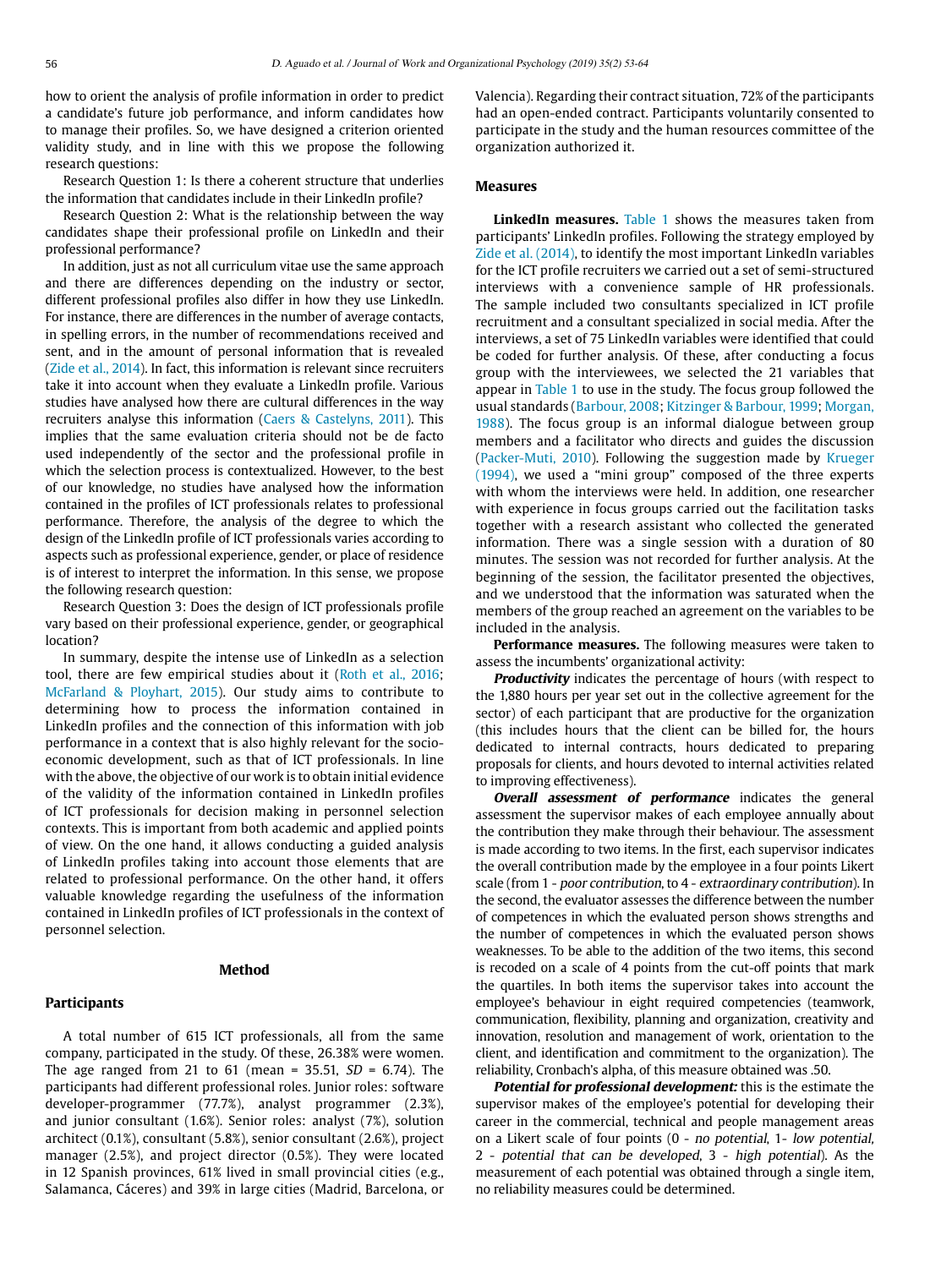**Absenteeism:** this was estimated from the percentage of hours (with respect to the 1,880 annual hours established in the collective agreement of the sector) that each employee reports as an unjustified absence from their job. Absences due to holidays, sick leave, or maternity/paternity leave were not taken into account.

# **Procedure**

The data were collected from the LinkedIn social network between December 2016 and February 2017. Three members of the research team obtained the participants' profiles from LinkedIn through a

<span id="page-4-0"></span>

|  |  |  |  |  |  |  | <b>Table 1.</b> Variables in the Study. Descriptive Statistics for Original and Recoded Values |  |
|--|--|--|--|--|--|--|------------------------------------------------------------------------------------------------|--|
|--|--|--|--|--|--|--|------------------------------------------------------------------------------------------------|--|

Premium-Recruiter profile. The profiles were printed so they could be analysed in a static way at a specific point in time. The researchers analysed the content of the profiles according to the 21 target variables [\(Table 1\)](#page-4-0). The performance measures were obtained from the Human Resources Information System of the organization that participated in the study. More specifically, productivity and absenteeism were extracted from the management and reporting control module, while the overall assessment of performance and potential for professional development estimates were obtained from the performance management module. The data were obtained in collaboration with the technical staff of the organization's information systems.

|                | Variable name                                                                                                                | Min.             | Max.           | M      | <b>SD</b> | Recoded  | M.   | SD <sub>r</sub> |
|----------------|------------------------------------------------------------------------------------------------------------------------------|------------------|----------------|--------|-----------|----------|------|-----------------|
|                | LinkedIn measures                                                                                                            |                  |                |        |           |          |      |                 |
| $\mathbf{1}$   | Presence of photo<br>False $(1)$ - True $(2)$                                                                                | $\mathbf{1}$     | $\overline{2}$ | 1.65   | 0.48      |          |      |                 |
| 2              | Contacts<br>Number of contacts shown in the profile <sup>1</sup>                                                             | $\overline{0}$   | 500            | 141.87 | 115.69    | $1 - 10$ | 5.47 | 2.88            |
| 3              | <b>Contact Sources</b><br>Number of contact sources available in the profile.                                                | $\bf{0}$         | 5              | 0.24   | 0.65      | $1 - 2$  | 1.16 | 0.37            |
| $\overline{4}$ | Categories filled in<br>Number of categories filled in the profile to show the user information                              | $\overline{2}$   | 15             | 6.50   | 2.40      | $1 - 5$  | 2.76 | 1.42            |
| 5              | Length of the extract<br>Number of lines in the extract                                                                      | $\overline{0}$   | 32             | 1.95   | 4.18      | $1 - 2$  | 1.30 | 0.46            |
| 6              | Work experience<br>Number of work experiences shown in the profile                                                           | $\mathbf{1}$     | 27             | 3.96   | 2.78      | $1 - 5$  | 3.19 | 1.35            |
| $\overline{7}$ | <b>Employment roles</b><br>Number of employment roles shown in the profile                                                   | $\mathbf{1}$     | 13             | 3.22   | 2.01      | $1 - 5$  | 2.85 | 1.30            |
| 8              | Length of the description of experience<br>Number of lines in the description of experience                                  | $\overline{2}$   | 337            | 27.41  | 29.67     | $1 - 10$ | 5.42 | 2.88            |
| 9              | Companies indicated<br>Number of companies for which the user indicates that he/she have worked                              | $\mathbf{1}$     | 11             | 3.05   | 1.86      | $1 - 5$  | 2.75 | 1.29            |
| 10             | Extent of experience<br>Number of months that add up all the experiences indicated.                                          | 15               | 524            | 146.15 | 81.96     | $1 - 10$ | 5.47 | 2.87            |
| 11             | Charity causes identified<br>Number of charitable causes that the user indicates in their profile                            | $\overline{0}$   | 14             | 0.57   | 1.82      | $1 - 2$  | 1.13 | 0.34            |
| 12             | University education<br>Number of official university education (grade or post-graduate) indicated by the user               | $\boldsymbol{0}$ | 5              | 1.15   | 0.81      | $1 - 5$  | 2.12 | 0.77            |
| 13             | Additional training <sup>2</sup><br>Number of additional courses to the regulated university education indicated by the user | $\overline{0}$   | 45             | 2.13   | 5.23      | $1 - 2$  | 1.80 | 0.40            |
| 14             | Validated aptitudes<br>Number of validations of all the skills of the profile                                                | 0                | 579            | 51.26  | 67.29     | $1 - 5$  | 2.97 | 1.43            |
| 15             | Recommendations received<br>Number of recommendations received                                                               | $\mathbf{0}$     | 15             | 0.32   | 1.24      | $1 - 2$  | 1.14 | 0.35            |
| 16             | News followed<br>Number of news followed                                                                                     | $\overline{0}$   | 23             | 0.93   | 2.05      | $1 - 2$  | 1.47 | 0.50            |
| 17             | Universities followed<br>Number of universities followed                                                                     | $\overline{0}$   | 17             | 0.94   | 1.01      | $1 - 2$  | 1.72 | 0.45            |
| 18             | Groups followed<br>Number of groups followed                                                                                 | $\overline{0}$   | 54             | 4.38   | 6.80      | $1 - 5$  | 2.73 | 1.55            |
| 19             | Companies followed<br>Number of companies followed                                                                           | $\overline{0}$   | 647            | 11.10  | 34.52     | $1 - 5$  | 2.96 | 1.17            |
| 20             | Interests identified<br>Number of interests identifies by the user                                                           | $\overline{0}$   | 14             | 0.66   | 2.03      | $1 - 2$  | 1.13 | 0.33            |
| 21             | Languages indicated<br>Number of languages indicated by the user                                                             | $\overline{0}$   | $\overline{4}$ | 0.79   | 0.93      | $1 - 5$  | 1.76 | 0.89            |
|                | Performance measures                                                                                                         |                  |                |        |           |          |      |                 |
|                | 22 Productivity                                                                                                              | $\boldsymbol{0}$ | 99.4           | 88.10  | 10.40     | $1 - 10$ | 2.49 | 1.12            |
| 23             | Overall assessment of performance                                                                                            | 2.0              | 8.0            | 5.29   | 1.59      |          |      |                 |
|                | 24 Potential for professional development: commercial area                                                                   | 0                | 3.0            | 0.10   | 0.50      |          |      |                 |
| 25             | Potential for professional development: people management area                                                               | $\overline{0}$   | 3.0            | 0.70   | 1.10      |          |      |                 |
|                | 26 Potential for professional development: technical area                                                                    | $\overline{0}$   | 3.0            | 1.60   | 1.00      |          |      |                 |
| 27             | Absenteeism                                                                                                                  | $\Omega$         | 17.3           | 2.90   | 2.10      | $1 - 4$  | 2.50 | 1.13            |

Note. <sup>1</sup>On LinkedIn even if an user has more than 500 contacts, this is the limit that is shown so the scale is truncated in this number; <sup>2</sup>due to negative loadings in the factorial analysis this variable was recoded reversely (1 = user identifies one or more additional training, 2 = user identifies no additional training) in order to simplify the explanation of the results; min. = minimum; max. = maximum; M = mean; SD = standard deviation; recoded = categories in which the original data has been recoded; M<sub>r</sub> = mean of the recoded score; SD<sub>r</sub> = standard deviation of the recoded score; in blanks variables not recoded.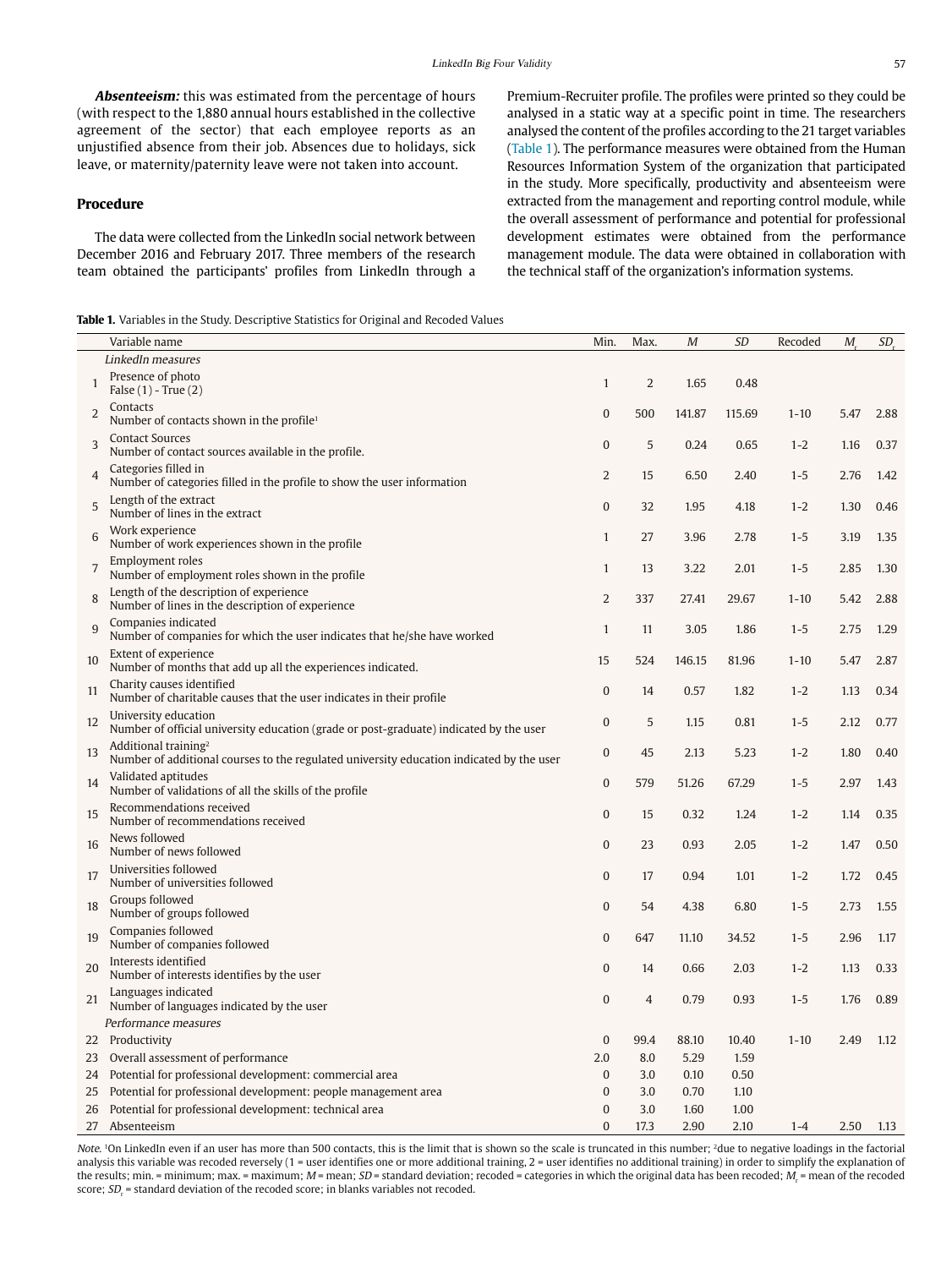<span id="page-5-0"></span>**Table 2.** LinkedIn and Performance Measures Inter-correlations (Recoded Variables)

|    |                 | $\overline{2}$ | 3   | 4   | 5   | 6   | 7   | 8   | 9   | 10     | 11  | 12  | 13  | 14  | 15  | 16  | 17  | 18  | 19  | 20  | 21                   | 22  | 23 | 24                         | 25          | 26     | 27     |
|----|-----------------|----------------|-----|-----|-----|-----|-----|-----|-----|--------|-----|-----|-----|-----|-----|-----|-----|-----|-----|-----|----------------------|-----|----|----------------------------|-------------|--------|--------|
| 1  | $LI$ 1          | .38            | .16 | .37 | .23 | .14 | .16 | .22 | .10 |        | .11 | .14 |     | .36 | .11 | .23 | .15 | .24 | .31 | .20 | .24                  | .09 |    |                            |             |        |        |
| 2  | LI <sub>2</sub> |                | .32 | .48 | .27 | .40 | .40 | .39 | .37 |        | .08 | .27 |     | .63 | .29 | .44 | .18 | .58 | .51 | .22 | .19                  | .18 |    | .08                        | $.12 - .12$ |        |        |
| 3  | LI <sub>3</sub> |                |     | .31 | .21 | .14 | .19 | .16 | .13 |        | .10 | .09 |     | .25 | .18 | .18 | .10 | .30 | .27 | .20 | .11                  |     |    | $\mathcal{L}^{\text{max}}$ | $.11 - .11$ |        |        |
| 4  | $LI$ 4          |                |     |     | .54 | .29 | .33 | .37 | .27 | $-.09$ | .34 | .27 |     | .56 | .27 | .41 | .21 | .53 | .53 | .46 | .56                  | .11 |    |                            |             |        |        |
| 5  | LI <sub>5</sub> |                |     |     |     | .22 | .21 | .30 | .21 | .09    | .14 | .09 |     | .28 | .21 | .23 | .10 | .39 | .30 | .27 | .23                  |     |    | .09                        |             |        |        |
| 6  | LI <sub>6</sub> |                |     |     |     |     | .88 | .81 | .82 | .37    |     | .20 |     | .32 | .21 | .22 | .11 | .29 | .27 | .09 | .18                  |     |    | $.12\,$                    | $.11 - .15$ |        |        |
| 7  | $LI$ 7          |                |     |     |     |     |     | .73 | .75 | .36    |     | .22 |     | .34 | .24 | .24 | .12 | .31 | .30 | .13 | .20                  |     |    | .13                        | $.15 - .14$ |        |        |
| 8  | LI <sub>8</sub> |                |     |     |     |     |     |     | .66 | .30    | .10 | .17 |     | .35 | .27 | .23 | .13 | .30 | .30 | .17 | .21                  |     |    |                            |             |        |        |
| 9  | LI 9            |                |     |     |     |     |     |     |     | .32    |     | .17 |     | .30 | .19 | .26 |     | .28 | .30 | .11 | .19                  | .11 |    |                            |             | $-.14$ |        |
| 10 | LI 10           |                |     |     |     |     |     |     |     |        |     |     | .08 |     |     |     |     |     |     |     |                      |     |    | .19                        | $.27 - .18$ |        |        |
| 11 | LI 11           |                |     |     |     |     |     |     |     |        |     |     |     | .14 | .08 | .10 |     | .12 | .18 | .21 | .19                  |     |    |                            |             |        |        |
| 12 | LI 12           |                |     |     |     |     |     |     |     |        |     |     | .24 | .20 |     | .27 | .54 | .18 | .33 | .12 | .12                  | .09 |    |                            | .08         |        |        |
| 13 | LI 13           |                |     |     |     |     |     |     |     |        |     |     |     |     |     |     | .19 |     |     |     |                      |     |    |                            |             |        |        |
| 14 | LI 14           |                |     |     |     |     |     |     |     |        |     |     |     |     | .30 | .38 | .14 | .45 | .48 | .26 | .32                  | .19 |    |                            |             |        |        |
| 15 | LI 15           |                |     |     |     |     |     |     |     |        |     |     |     |     |     | .18 |     | .26 | .24 | .14 | $\ddot{\phantom{a}}$ |     |    |                            |             | $-12$  |        |
| 16 | LI 16           |                |     |     |     |     |     |     |     |        |     |     |     |     |     |     | .25 | .45 | .70 | .17 | .21                  | .15 |    |                            |             |        |        |
| 17 | LI 17           |                |     |     |     |     |     |     |     |        |     |     |     |     |     |     |     | .14 | .38 | .11 | .09                  |     |    |                            |             |        |        |
| 18 | LI 18           |                |     |     |     |     |     |     |     |        |     |     |     |     |     |     |     |     | .56 | .23 | .23                  | .17 |    |                            |             |        |        |
| 19 | LI 19           |                |     |     |     |     |     |     |     |        |     |     |     |     |     |     |     |     |     | .24 | .27                  | .23 |    |                            |             | $-.10$ |        |
| 20 | LI 20           |                |     |     |     |     |     |     |     |        |     |     |     |     |     |     |     |     |     |     | .26                  |     |    |                            |             |        |        |
| 21 | LI 21           |                |     |     |     |     |     |     |     |        |     |     |     |     |     |     |     |     |     |     |                      | .08 |    |                            | $-.08$      |        |        |
| 22 | Pf. 1           |                |     |     |     |     |     |     |     |        |     |     |     |     |     |     |     |     |     |     |                      |     |    |                            |             |        | $-.43$ |
| 23 | Pf.2            |                |     |     |     |     |     |     |     |        |     |     |     |     |     |     |     |     |     |     |                      |     |    |                            | $.26$ .17   |        |        |
| 24 | Pf. 3           |                |     |     |     |     |     |     |     |        |     |     |     |     |     |     |     |     |     |     |                      |     |    |                            | .13         | $-.18$ |        |
| 25 | Pf. 4           |                |     |     |     |     |     |     |     |        |     |     |     |     |     |     |     |     |     |     |                      |     |    |                            |             | $-28$  |        |
| 26 | Pf. 5           |                |     |     |     |     |     |     |     |        |     |     |     |     |     |     |     |     |     |     |                      |     |    |                            |             |        | .08    |
| 27 | Pf. 6           |                |     |     |     |     |     |     |     |        |     |     |     |     |     |     |     |     |     |     |                      |     |    |                            |             |        |        |

Note. For legilibility we omit non-significant correlations and all correlations showed are significant ( $p < .01$ ) except those shown in *italics* ( $p < .05$ ); LI 1, LinkedIn 1 = presence of photo; LI 2 = LinkedIn 2 contacts; LI 3 = LinkedIn 3-contact sources; LI 4 = LinkedIn 4-categories filled in; LI 5 = LinkedIn 5-length of the extract; LI 6 = LinkedIn 6-work experience; LI 7 = LinkedIn 7-employment roles; LI 8 = LinkedIn 8-length of the description of experience; LI 9 = LinkedIn 9-companies indicated ; LI 10 = LinkedIn 10-extent of experience; LI 11 = LinkedIn 11-charity causes identified ; LI 12 = LinkedIn 12-university education; LI 13 = LinkedIn 13-additional training; LI 14 = LinkedIn 14-validated aptitudes; LI 15 = LinkedIn 15-recommendations received; LI 16 = LinkedIn 16-news followed; LI 17 = LinkedIn 17-universities followed; LI 18 = LinkedIn 18-groups followed; LI 19 = LinkedIn 19-companies followed; LI 20 = LinkedIn 20-interests identified; LI 21 = LinkedIn 21-languages indicated; Pf 1 = productivity; Pf 2 = overall assessment of performance; Pf 3 = potential for professional development: commercial area; Pf 4 = potential for professional development: people management area; Pf 5 = potential for professional development: technical area; Pf 6 = absenteeism.

#### **Results**

#### **Descriptive Analysis**

The descriptive analysis of the collected LinkedIn variables showed that the value range of each variable differed greatly. Therefore, with the aim of providing common scales to understand the different variables, they were transformed into scales of 10, 5, and 2 points. The variables that showed the largest range of scores, contacts (V2), length of the description of experience (V8), and extent of experience (V10) were transformed into a 10-point Likert scale taking their percentiles as cut-off points. The number of categories filled in (V4), work experience (V6), employment roles (V7), companies indicated (V9), university educational community (V12), and validated aptitudes (V14) variables showed less data dispersion and were transformed into a 5-point scale taking the values of their quintiles as cut-off points. The distribution of the rest of the variables had a high percentage of responses in a single category, so they were easier to understand in terms of the presence or absence of that element in the LinkedIn profile. Therefore, the contact sources (V3), length of the extract (V5), charitable causes indicated (V11), additional training (V13), recommendations received (V15), news followed (V16), and universities followed (V17) variables were transformed into variables with two categories. The first category indicates that there is no information about the variable in the user's profile and the second indicates that there is information about the variable

in the user's profile. The presence of photo (V1) variable was not transformed because it was already in an absence-presence scale. Similarly, the performance measures expressed in percentages of hours (productivity and absenteeism) were also recoded into ten and four-point scales respectively according to the cut-off points that marked their respective percentiles (productivity) and quartiles (absenteeism). [Table 1](#page-4-0) shows the descriptive statistics of the variables used in the study and [Table 2](#page-5-0) shows their inter-correlations.

Photography is present in just over two-thirds of the profiles in the sample. The number of participants' contacts is not very high (a little less than 142 on average, compared to the maximum limit of 500 established by the platform). Not much contact information was included (average 0.24), which may be because the platform is considered a contact source in itself. As for the reported experience, the average is nearly 4 experiences (3.96) and the number of companies in which the person has worked is just over 3 (3.05), which is consistent with the rotation that exists in the sector (LinkedIn, 2018). Significantly, the number of validated aptitudes in the profile (mean of 51.26) is consistent with the technological component of ICT professionals and the great wealth of knowledge and technologies in the sector. However, these professionals often do not receive recommendations (mean of 0.32).

The data on performance measures showed that the percentage of average effective hours is 88.1%, with a standard deviation of 10.4. The overall performance has a mean of 5.29 and a standard deviation of 1.59. The technological potential reached a higher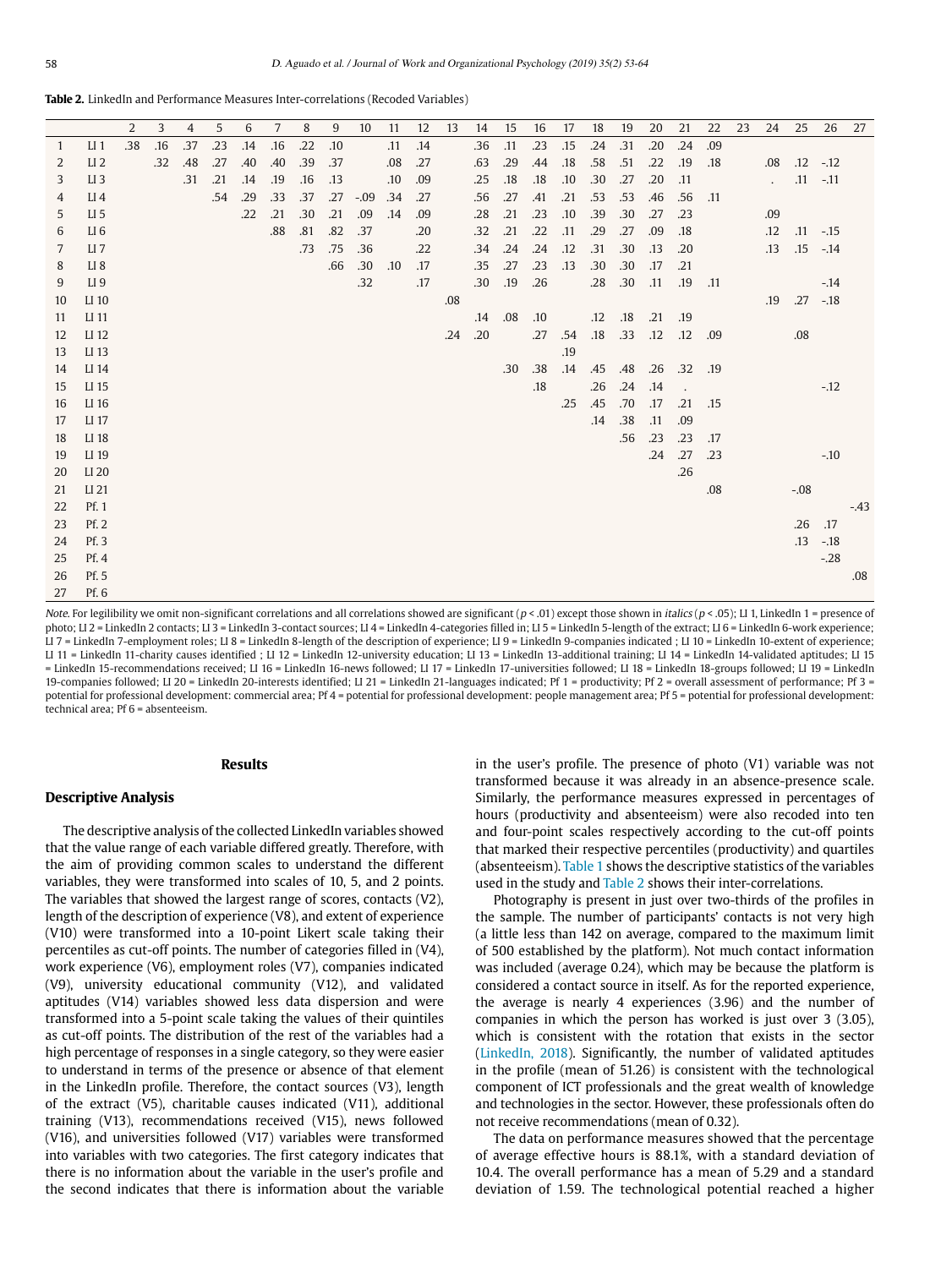mean (1.6), consistent with the sample characteristics, although participants scored lower on their potential for managing people (average 0.7) and their potential towards the commercial area (average 0.1).

#### **Dimensionality**

An exploratory factor analysis was carried out to explore the underlying dimensionality of the information present in the LinkedIn profile. The previous analyses showed the adequacy of the data to proceed to the factorial analysis (KMO = .856, Bartlett's test,  $p$  < .001). Following the recommendations provided by Flora, LaBrish, [and Chalmers \(2012\)](#page-10-34) the unweighted least square (ULS) method [\(Joreskög, 1977](#page-10-35)) was used to estimate parameters. ULS has been seen as adequate when dealing with Likert polytomous responses in a continuum measure construct (e.g., [Castaño & García-Izquierdo,](#page-10-36)  [2018\)](#page-10-36), and offers robust solutions especially if the number of factors to be retained is small ([Jung, 2013\)](#page-10-37). We developed the analysis using FACTOR ([Lorenzo-Seva & Ferrando, 2006\)](#page-10-38). The parallel analysis determined four factors that together explained 55.2% of the variance. To interpret the factors both orthogonal and oblique rotations were carried out, which quickly converged into five and seven iterations, respectively. The factorial solutions rotated in both cases yielded identical associations between the variables and the factors, with small differences in the factorial saturations and in the order of the factors.

To facilitate the visualization of the factorial structure, [Table 3](#page-6-0) shows the oblique rotation obtained (Oblimin Method). As it can be seen, the first factor extracted is associated with work experience, employment roles, companies indicated, length of the description of experience, and extent of experience variables. These variables reflect the degree to which professional profile reflects a participant's "breadth of professional experience". The second factor extracted is associated with companies followed, contacts, news followed, groups followed, validated aptitudes, and recommendations received variables. These variables, taken together, show participants' intensity of interaction with the social network community. It should be noted that participants' activity in the network is dynamic. The factor could therefore be labelled as "breadth of interaction on LinkedIn", or "social capital". The third factor includes university education, universities followed, and additional training variables, which together reflect participants' academic interest in keeping up-to-date in the contents relevant for their professional activity. We could therefore label this third factor as "interest in updating knowledge". Finally, the fourth factor is associated with categories filled in, languages indicated, interests identified, charity causes identified and length of the extract variables. These variables refer to the degree to which a participant has completed their

static profile (it does not particularly reflect a user's interaction with the profile over time), and denotes users' interest in providing a profile that is as complete as possible. We could label this fourth factor as "breadth of the non-professional information". The estimated reliability of the factors based on the Cronbach's alpha coefficient was found to be .97, .86, .73, and .98 respectively for factors 1, 2, 3, and 4.

<span id="page-6-0"></span>**Table 3.** LinkedIn Variables Rotated Loading Matrix

|                                            | F1  | F <sub>2</sub> | F <sub>3</sub> | F <sub>4</sub> |
|--------------------------------------------|-----|----------------|----------------|----------------|
| V6 Work experience                         | .99 |                |                |                |
| V7 Employment roles                        | .88 |                |                |                |
| V9 Companies indicated                     | .81 |                |                |                |
| V8 Length of the description of experience | .77 |                |                |                |
| V <sub>10</sub> Extent of experience       | .51 |                |                |                |
| V <sub>19</sub> Companies followed         |     | .76            |                |                |
| V <sub>2</sub> Contacts                    |     | .76            |                |                |
| V16 News followed                          |     | .69            |                |                |
| V18 Groups followed                        |     | .67            |                |                |
| V14 Validated aptitudes                    |     | .53            |                |                |
| V15 Recommendations received               |     | .31            |                |                |
| V12 University education                   |     |                | .75            |                |
| V17 Universities followed                  |     |                | .67            |                |
| V13 Additional training*                   |     |                | .37            |                |
| V4 Categories filled in                    |     |                |                | .95            |
| V21 Languages indicated                    |     |                |                | .57            |
| V20 Interests identified                   |     |                |                | .50            |
| V11 Charity causes identified              |     |                |                | .44            |
| V5 Length of the extract                   |     |                |                | .40            |
| V <sub>3</sub> Contact sources             |     |                |                |                |
| V1 Presence of photo                       |     |                |                |                |

Note. Method for factor extraction: unweighted least squares (ULS); rotation to achieve factor simplicity: direct Oblimin; goodness of fit statistics (NNFI = .89, CFI = .93, GFI = .99, AGFI = .99, RMSR < .05); loadings lower than absolute .30 omitted.

# **Differences between Groups**

The professional profiles were significantly different in relation to the degree of experience, gender, and province of work; however, they were not significantly different in relation to age. [Table 4](#page-6-1) shows the differences obtained with the ANOVA. The "junior" and "senior" groups differed significantly in the "breadth of professional experience" factor ( $F = 32.5$ ,  $p < .001$ ). The senior group had higher scores which is consistent with the greater experience that these professionals usually have. In the factor "breadth of interaction on LinkedIn" ( $F = 3.58$ ,  $p < 0.05$ ) the senior group also had higher scores

<span id="page-6-1"></span>**Table 4.** Mean LinkedIn Factors Differences (ANOVA) by Seniority, Gender, and Geographical Location

|                               | LinkedIn Factor 1: Breadth of<br>professional experience | LinkedIn Factor 2: Social capital | LinkedIn Factor 3: Interest in<br>updating knowledge | LinkedIn Factor 4: Breadth of the<br>non-professional information |  |
|-------------------------------|----------------------------------------------------------|-----------------------------------|------------------------------------------------------|-------------------------------------------------------------------|--|
| Junior ( $n = 502$ )          | $-.11$                                                   | $-.04$                            | .02                                                  | .01                                                               |  |
| Senior ( $n = 113$ )          | .47                                                      | .16                               | $-.07$                                               | .01                                                               |  |
| F                             | $32.50***$                                               | $3.58*$                           | 0.73                                                 | .01                                                               |  |
|                               |                                                          |                                   |                                                      |                                                                   |  |
| Women $(n = 162)$             | $-.01$                                                   | .06                               | $-.04$                                               | .07                                                               |  |
| Men $(n = 453)$               | .02                                                      | $-.18$                            | .10                                                  | $-19$                                                             |  |
|                               | 0.06                                                     | $7.32*$                           | 2.38                                                 | $7.77*$                                                           |  |
|                               |                                                          |                                   |                                                      |                                                                   |  |
| 1. Large cities ( $n = 240$ ) | .15                                                      | $-.06$                            | $-.08$                                               | $-.08$                                                            |  |
| 2. Small cities ( $n = 375$ ) | $-.10$                                                   | .04                               | .05                                                  | .05                                                               |  |
|                               | $9.32***$                                                | 0.24                              | 2.56                                                 | 2.58                                                              |  |

 $*_{p}$  < .05,  $**_{p}$  < .001.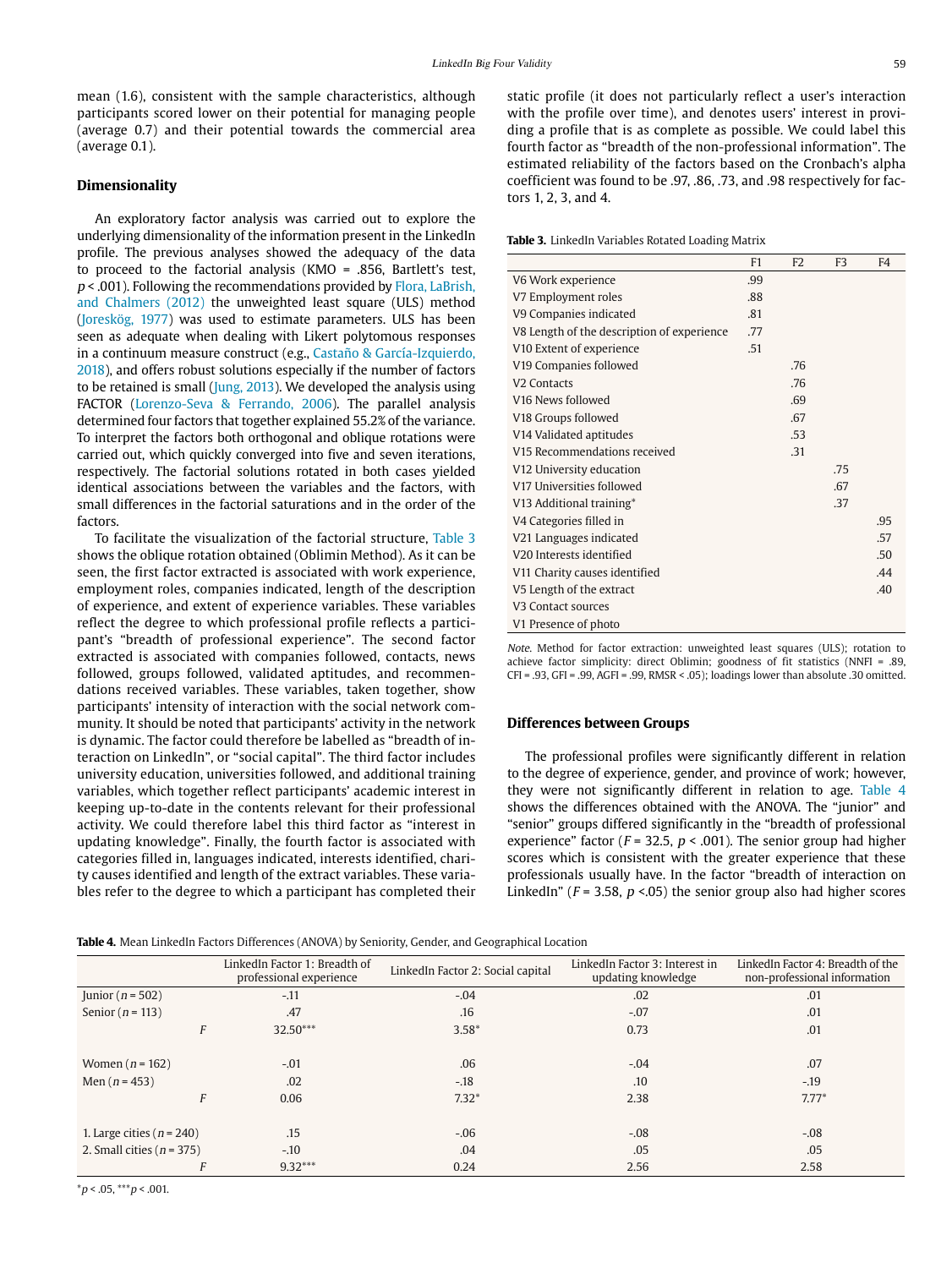than the junior group. Significant differences were found in relation to gender in the "breath of interaction on LinkedIn" factor ( $F = 7.32$ ).  $p < .05$ ), as women scored higher than men, and in the "breadth of non-professional information" factor ( $F = 7.77$ ,  $p < .05$ ) women scored higher than men. There were significant differences in relation to the geographical location where a professional works ( $F = 9.32$ ,  $p \le$ .001) in factor 1, "breadth of professional experience", as there was a greater breadth of professional experience in large cities versus small cities.

#### **Validity**

[Table 5](#page-7-0) shows the correlations between LinkedIn factors and performance measures. Correlations corrected by attenuation are shown in brackets ([Muchinsky, 1996](#page-10-39)). We use the single correction due to unreliability of factor scores. Corrected correlations are discussed below. It can be seen that breadth of professional experience (factor 1) shows a significant relationship in the group of junior participants with commercial potential ( $r_{\text{xy}}$  = .13,  $p$  < .001), people management potential ( $r_{\text{av}}$  = .18,  $p < .001$ ), and technological potential ( $r_{\text{av}}$  = -.18,  $p \lt 0.001$ ). In the senior sample this factor shows a significant correlation with absenteeism ( $r_{\rm xy}$  = .18,  $p$  < .05). Social capital (factor 2) in junior participants shows a significant relationship with productivity ( $r_{\rm xy}$  = .27,  $p$  < .001), absenteeism ( $r_{\rm xy}$  = -.17,  $p$  < .001), and technological potential ( $r_{xy}$  = -.11,  $p$  < .05). Interest in updating knowledge (factor 3) shows a significant correlation in junior participants with productivity ( $r_{\text{xy}}$  = .12,  $p$  < .05). Finally, breadth of non-professional Interest in updating knowledge (factor 4) correlates significantly with productivity ( $r_{\text{av}}$  = .17,  $p$  < .001) in the junior sample and with absenteeism in the senior sample ( $r_{\rm w}$  = .24,  $p$  < .05).

In line with the above, various regression analyses were carried out to deepen the analysis of the relationships found. The stepwise method was used. The four factors were used as independent variables and each of the criteria measured (productivity, general performance, commercial potential, potential for people management, technological potential, and absenteeism) were used as dependent variables. For the sample of junior participants, significant models were found for productivity ( $R = .27$ ,  $p < .001$ ) with the score in factor 2; for potential for managing people  $(R = .26, p < .001)$  with the score in factors 1 and 4 (beta = -.25,  $p$  < .001; beta = -.20,  $p$  <.001, respectively); for technological potential  $(R = .18, p < .001)$  with the score in factor 1; for commercial potential

<span id="page-7-0"></span>

| <b>Table 5.</b> Correlation between LinkedIn Factors and Performance Measures |  |  |
|-------------------------------------------------------------------------------|--|--|
|-------------------------------------------------------------------------------|--|--|

 $(R = .13, p < .05)$  with the score in factor 1; and for absenteeism  $(R = .15, p < .001)$  with the score in factor 2. For senior participants, only one significant model was obtained: for absenteeism ( $R = .24$ ,  $p < .05$ ) with the score in factor 4.

## **Discussion**

The present work examined the relationship between the information contained in LinkedIn profiles of ICT professionals and their professional performance. To do this, firstly, the dimensionality of the variables studied in LinkedIn profiles was analysed, which showed that four factors explain 55.2% of the common variance of variables. These factors are labelled as: breadth of professional experience (factor 1), breadth of interaction on LinkedIn or social capital (factor 2), interest in updating knowledge (factor 3), and breadth of nonprofessional information (factor 4). Our study showed significant differences in LinkedIn profiles of ICT professionals in relation to professional experience, gender, and a professional's location; however, there were no significant differences in relation to age. Most experienced professionals have a greater breadth of professional experience and a greater breadth of interaction on LinkedIn than less experienced professionals. Women report a greater breadth of interaction on LinkedIn and a greater breadth of non-professional information in their profiles than men. Professionals located in large cities have a greater breadth of professional experience than professionals located in smaller areas. These results have implications in theoretical and practical areas that we discuss now. Our study is a first step forward in the exploration of the relationships between LinkedIn profiles and job results and performances. Our results show that breadth of interaction on LinkedIn in junior participants relates to their job results (effective hours), their potential for managing people, and their hours absent. Hence, the greater the professional breadth of interaction on LinkedIn, the greater the job results obtained by an organization, productivity, through the sale of professionals' effective hours of work. However, the greater this interaction, the lower both the estimate of a professional's management potential and hours absent. Breath of professional experience also in the junior participants relates to the estimation of both their commercial and technological potential. In both cases, the greater the breadth of professional experience reported by the professional in his/her LinkedIn profile, the greater the estimate of their commercial and technological potential. We can state here that work experience has

|                         |                                                                    |          | 2        | 3        | 4        | 5       | 6        | 7        | 8                        | 9                      | 10                      |
|-------------------------|--------------------------------------------------------------------|----------|----------|----------|----------|---------|----------|----------|--------------------------|------------------------|-------------------------|
|                         | LinkedIn Factor 1: Breadth of<br>professional experience           | .97      | $.43**$  | $.14***$ | $.31***$ | .02     | $.13***$ | $.18***$ | $-.18***$                | .08                    | $-.02$                  |
| 2                       | LinkedIn Factor 2: Social capital                                  | $.35***$ | .86      | $.35***$ | $.65***$ | .02     | .03      | .02      | $-.10*$<br>$(-.11^{**})$ | $.27**$<br>$1.29**$    | $-.15***$<br>$(-.17**)$ |
| $\overline{\mathbf{z}}$ | LinkedIn Factor 3: Interest in updating<br>knowledge               | $.14***$ | $.35***$ | .73      | $.20**$  | .06     | .06      | .08      | $-.06$                   | $.10*$<br>$(.12^{**})$ | $-.05$                  |
| $\Delta$                | LinkedIn Factor 4: Breadth of the non-<br>professional information | $.35***$ | $.53***$ | $.25***$ | .98      | $-.06$  | .05      | $-12$    | $-.04$                   | $.17***$               | $-.09$                  |
| 5                       | Performance overall assessment                                     | $-.09$   | $-.03$   | $-.09$   | .02      | .50     | .06      | $.25***$ | $.12***$                 | .02                    | $-.01$                  |
| 6                       | Potential for professional development:<br>Commercial area         | .04      | .01      | $-.01$   | $-.01$   | .04     | S.i.     | $.20**$  | $-.23**$                 | .07                    | $-.09*$                 |
|                         | Potential for professional development:<br>People management area  | $-.07$   | .01      | $-.06$   | .05      | $.27**$ | $-.05$   | S.i.     | $-.31***$                | $-.03$                 | $-.02$                  |
| $\mathbf{8}$            | Potential for professional development:<br>Technical area          | $-.07$   | $-.07$   | .03      | .08      | $.34**$ | $-.07$   | $-14$    | S.i.                     | $-.08$                 | $.09*$                  |
| 9                       | Productivity                                                       | .14      | .07      | $-.01$   | $-.08$   | .12     | $-.06$   | .08      | .03                      | S.i.                   | $-.46**$                |
| 10                      | Absenteeism                                                        | $.18*$   | .15      | $-.05$   | $.24*$   | .03     | $-.06$   | .03      | .04                      | $-.25$                 | S.i.                    |

Note. Junior participants ( $n = 502$ ) above diagonal and senior participants under diagonal ( $n = 113$ ); between brackets single correction for attenuation due to factor reliability (only show in case that correction correlation was different from observed correlation); reliability estimation in italics in principal diagonal; s.i. = single item, no reliability estimated.  $*_{p}$  < .05,  $*_{p}$  < .001.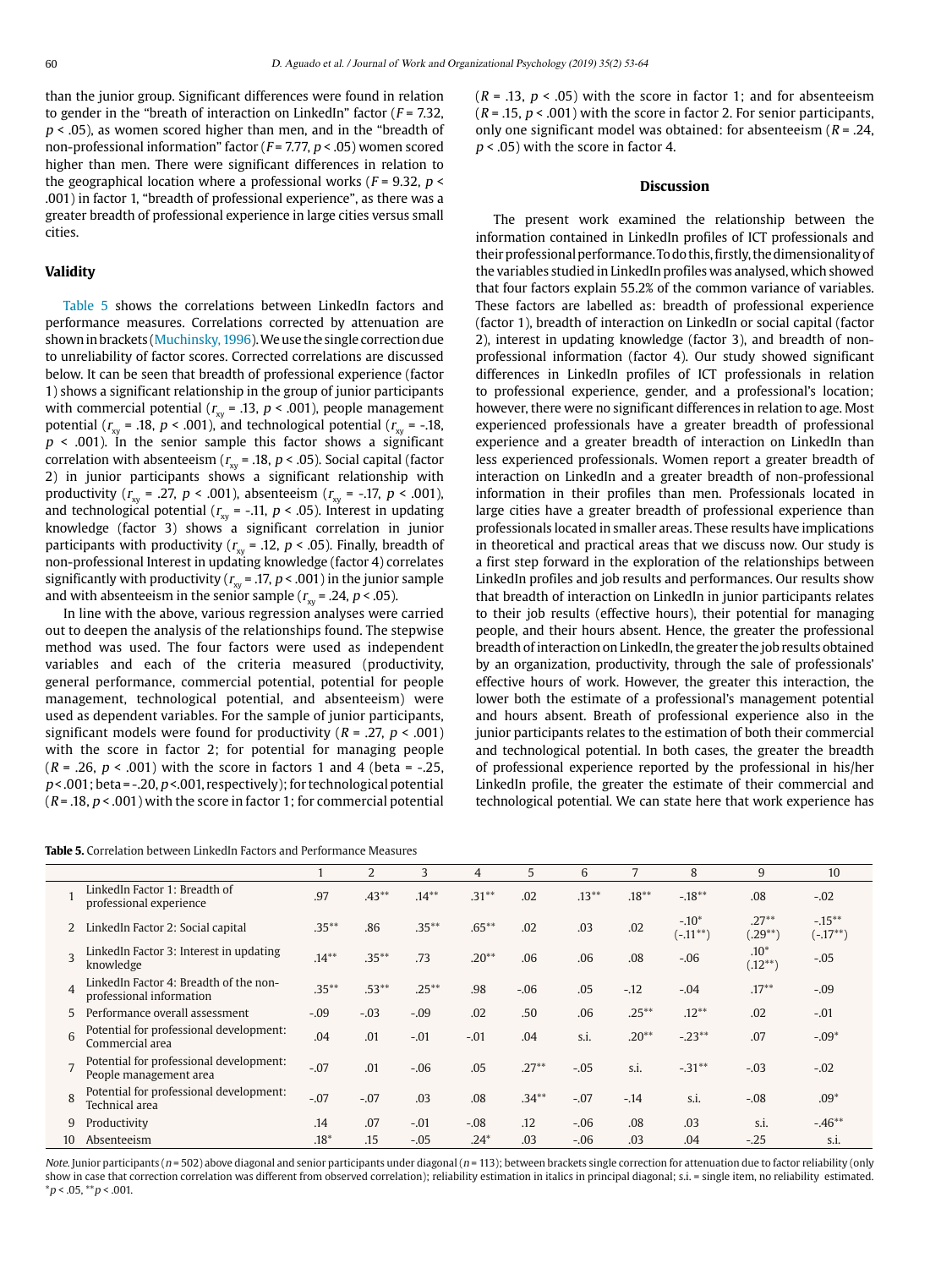been a traditional topic in personnel selection and validation, where research has demonstrated its validity consistently. For instance, the classical meta-analysis by [McDaniel, Schmidt, and Hunter \(1988\)](#page-10-8) presented a mean correlation of .32, although [Quiñones, Ford, and](#page-11-26)  [Teachout \(1995\)](#page-11-26) showed an estimated population mean of amount  $(M_{\text{\tiny A}} = .43)$  with measures of work experience. More recently, Van [Iddekinge, Arnold, Frieder, and Roth \(2018\)](#page-11-11), have found overall small corrected correlations of .07 for job performance, more predictive when workers are newcomers and in less complex jobs.

Interest in updating knowledge in junior participants is related directly to their performance and inversely to the estimation of their potential for managing people. Finally, breadth of professional experience and breadth of non-professional information in the senior group is positively related to absenteeism.

The information contained in LinkedIn profiles has been analysed individually (see for example [Zide et al., 2014\)](#page-11-0), rather than trying to offer an overview of the content in the professional profile. However, our study shows that the information contained in these profiles can be summarized in four large blocks or factors. This grouping is theoretically and methodologically relevant since it makes it possible to use a smaller amount of information about profiles to study them in depth. It is noteworthy that these four factors have a broad transversality towards other professional profiles since, in fact, they do not consider the content of the profile but rather professionals' use of LinkedIn profile. That is, factors do not consider whether a professional has – for example, a certain and specific academic degree (e.g. Grade in Mathematics) –, but rather how many academic degrees he/she has. Making a parallel comparison with the personality study, is it possible that we are facing LinkedIn's Big Four?

On the other hand, as expected and as other studies have pointed out ([Zide et al., 2014](#page-11-0)), professional profiles on LinkedIn vary in relation to gender and professional experience. In the case of gender, our findings point to how women obtain higher scores than men in social capital and breadth of non-professional information, which is no consistent with the results that men tend to be more active on LinkedIn than women [\(Nikolaou, 2014\)](#page-10-0). The evidence indicates that HR professionals use non-professional information in profiles to assess person-organization fit ([Bangerter, Roulin, & Konig, 2012;](#page-9-13) [Roulin & Bangerter, 2013](#page-11-14)), and therefore this social capital factor is a relevant aspect that must be analysed.

The evidence that the senior group scored significantly higher than the junior group on factors related to professional experience (breadth of professional experience and breadth of interaction on LinkedIn) reports an evidence of the validity of factors found. Different studies have studied the relationship between age and use of social media, such as LinkedIn, obtaining contradictory results (e.g., [Aguado et al., 2016](#page-9-0); [Davison et al., 2011\)](#page-10-15). In our study, instead of using age, we have used experience, which, although reflects an age component, has a greater work implication and more flexible borders.

An additional value of our study are differences found in relation to the province in which the participants work. In large centres, such as Barcelona and Madrid, professionals have a greater breadth of professional experience, which could mean greater competitiveness to find a job in these centres and consequently the work experience of professionals located in large work centres is more developed.

Relationships found between the information contained in LinkedIn profiles and performance of ICT professionals show that there are individual differences in the use of these profiles that are related to main criteria of personnel management in the business field. The results of ICT professionals, in terms of effective hours of work sold by the organization, are mainly related to breath of interaction on LinkedIn. Thus, we can see this as the more an ICT professional develops his or her social capital in LinkedIn, the greater the percentages of effective work hours the organization

will "sell" of this professional. In addition, an ICT professional's social capital is also inversely related to absenteeism; that is, the greater the social capital, the less time the professional is absent. This could be signalling a greater commitment and engagement of these professionals: LinkedIn is a professional network and the degree to which professionals develop their social capital in it can be taken as an indicator of their involvement with deepening the network built around the work they do. However, this dynamism in the use of LinkedIn is not related to the assessment of their professional performance. In other words, it does not seem that the intensity in the development of interactions on LinkedIn denotes the existence of special competencies (e.g., teamwork, communication, flexibility, or planning and organization) related to an ICT professional's performance. Therefore, it is not a relevant element of profiles. This contrasts with the usual practice in which a candidate with a greater number of contacts or with a greater number of validated aptitudes is better valued ([Caers & Castelyns,](#page-9-5)  [2014](#page-9-5)).This performance is related, but only weakly, to the interest in updating knowledge.

In line with what may seem reasonable, commercial potential and technological potential of ICT professionals are related to the breadth of professional experience shown in LinkedIn profile. The greater this professional experience, the greater the commercial potential and the lower the technological potential. In a field such as ICT, where technology develops at high speed, professionals with more experience are probably not as up-to-date in latest technologies as newcomers. And, on the contrary, their experience gives them a good background for commercial work.

In any case, relationships found between LinkedIn factors and criteria are different for junior and senior professionals. This clearly indicates that information presented in LinkedIn profiles has differential considerations according to the level of experience of ICT professionals. This inevitably leads to a differential consideration of this information by recruiters when it comes to selecting professionals with that degree of differential experience.

Our work also has interesting practical implications. It provides relevant knowledge of candidates in the ICT sector for both recruitment and selection professionals, as well as for the candidates themselves for making their experience visible through the LinkedIn profile. Regarding the former, our study offers professionals a first approach to connecting information contained in LinkedIn profiles with the predicted future job performance of a candidate. Our study provides evidence of what elements of those profiles are relevant to this objective, differentiating between junior and senior profiles. The descriptive information is of practical interest regarding the values obtained by ICT professionals in the different LinkedIn profile fields analysed. Thus, recruiters in the ICT sector can contrast values of a specific candidate in their profile compared to the average amounts we have found with a broad sample. In addition, this study opens the door to developing standardized instruments that allow the recruitment and selection to make normative interpretations of the information contained in professional profiles. To this end, automated systems and development of rubrics for assessing profiles could be interesting contributions for professional practice. However, automated systems enter the thorny issue of artificial intelligence and the automated analysis of information contained in profiles currently clashes with different administrative-legal limitations (e.g., data protection laws) and operational limitations (LinkedIn does not allow automated exploitation of information contained in profiles even though users have shared it openly and voluntarily). Nevertheless, rubrics supported by the study's findings and those of subsequent research would be a valuable tool for standardizing a process that, to date, is based more on a recruiter's experience than on an evaluation methodology.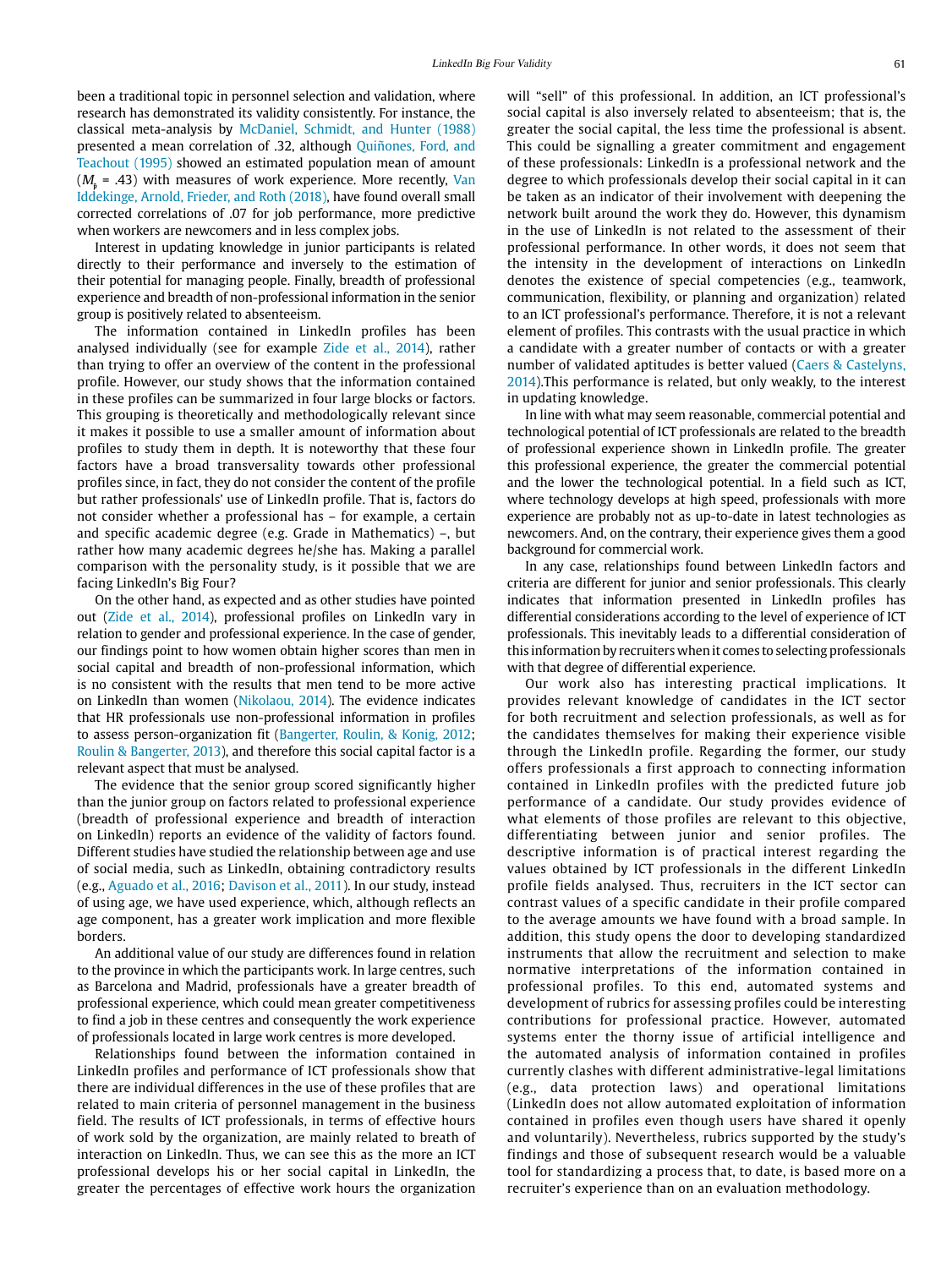# **Limitations of the Study and Future Research**

Although the study provides valuable knowledge both at theoretical and practical level, it is not exempt from limitations that must be pointed out. First, we outline the limitations of LinkedIn variables selected for the study. Although we followed expert judgment to select profile variables, LinkedIn offers much more information than has been contemplated in the study, both in the variables used and in the quality of them. For example, of the 75 initially coded variables, only 21 were used in the study. It is necessary to point out that, although significant relationships have been found between LinkedIn profile and some of the performance variables considered, the effect size of correlations is not high. This indicates that it is necessary to include new and more variables in the study that reflect the use that ICT professionals make of their LinkedIn profiles.

In our study we have analysed LinkedIn profile information that can be quantified as "use" but we have not taken into account its content. Modern natural language processing techniques have proven to be effective in predicting personality in other social networks, such as Facebook [\(Schwartz et al., 2013](#page-11-6); [Youyou, Kosinski, & Stillwell,](#page-11-27)  [2014\)](#page-11-27), and also in developing artificial intelligence systems for recruitment and selection [\(Faliagka et al., 2](#page-10-2)014; [Faliagka, Tsakalidis,](#page-10-2)  [& Tzimas, 2012](#page-10-2))). Therefore, these techniques could be used, for example, to analyse how users present themselves in their profile (beyond counting the number of lines of the presentation, as we have done in this study). On the other hand, the exploration of the network of contacts of a LinkedIn profile user is another of the elements that should be considered to improve the information that is extracted from these profiles. The Organizational Network Analysis (ONA) has been successfully applied in the strategic management of human resources [\(Collins, & Clark, 2003\)](#page-10-40) and in the study of performance of leaders and work teams ([Mehra, Dixon, Brass, & Robertson, 2006](#page-10-23)). Using it in the characterization of a candidate's profile would provide a fundamental view of LinkedIn profiles: their relative positioning in the network of contacts through measures of centrality, prestige, balance, or affiliations and groups ([Wasserman & Faust, 1994\)](#page-11-28).

In addition, we mentioned above the possibilities that natural language processing and the analysis of organizational and social networks introduce for analysing and evaluating texts that appear in the profile and their relations with other members of the network; however, in our study this aspect has not been contemplated. Therefore, new studies are needed to introduce more variables into profile analysis and make a qualitative and relational analysis of their content. This will undoubtedly result in a better understanding of professionals' LinkedIn profiles, and also in a greater predictive use of this information. Another limitation of the study is related to the sample of participants used. Although it has an adequate size, all participants came from the same organization, which may limit the possibilities of generalizing the results obtained. Further studies must be carried out to research generalizability of findings presented here both through studies with ICT professionals belonging to different organizations in the sector and through the use of other professional profiles. These two questions should orientate us on how cross-sectional factors found in our study are, and consequently the degree to which the factors make it possible to summarize the information contained in other professional LinkedIn profiles.

Although in our study we have objective measures of employee productivity and absenteeism, measures of reliability of overall performance and potential for professional development is a limitation. The former due to its low reliability and the latter because there are single item measures. When carrying out the research in a specific company that has its own systems, it was not possible to implement new performance measures. Further studies should contemplate this issue and analyse LinkedIn features in light of more reliable performance measures.

Moreover, we acknowledge this study suffer from range restriction as all the participants come from a single company. This leads us to think validity could be higher than results we have obtained here.

A final limitation that must be considered is the convergent nature of the study. LinkedIn profile data and participants' results are taken in a convergent manner at a specific time. However, it is known that LinkedIn profile is something alive that users are feeding that varies over time. In this respect differences can be found in profiles depending on aspects such as whether a participant is actively job seeking or not. Subsequent studies should include this dynamism of both, LinkedIn profiles and longitudinal view, that reflects workers' professional career from the time they are candidates and as they develop professionally in one or various organizations.

#### **Conflict of Interest**

The authors of this article declare no conflict of interest.

#### **References**

- <span id="page-9-2"></span>Accenture Strategy. (2016). La economía digital, multiplicadora del crecimiento económico. Retrieved from [https://www.accenture.com/](https://www.accenture.com/es-es/insight-digital-economy-growth) [es-es/insight-digital-economy-growth](https://www.accenture.com/es-es/insight-digital-economy-growth)
- <span id="page-9-0"></span>Aguado, D., Rico, R., Rubio, V. J., & Fernández, L. (2016). Applicant reactions to social network web use in personnel selection and assessment. Revista de Psicología del Trabajo y de las Organizaciones, 32, 183-190. <https://doi.org/10.1016/j.rpto.2016.09.001>
- <span id="page-9-9"></span>Allworth, E. & Hesketh, B (2000). Job requirements biodata as a predictor of performance in customer service roles. International Journal of Selection and Assessment, 8, 137-147. [https://doi.org/10.1111/1468-](https://doi.org/10.1111/1468-2389.00142) [2389.00142](https://doi.org/10.1111/1468-2389.00142)
- Anderson, N., Salgado, J. F., & Hülsheger, U. R. (2010). Applicant reactions in selection: Comprehensive meta-analysis into reaction generalization versus situational specificity. International Journal of Selection<br>and Assessment, 18, 291-304. https://doi.org/10.1111/j.1468and Assessment, 18, 291-304. [https://doi.org/10.1111/j.1468-](https://doi.org/10.1111/j.1468-2389.2010.00512.x) [2389.2010.00512.x](https://doi.org/10.1111/j.1468-2389.2010.00512.x)
- <span id="page-9-11"></span>Arvey, R. D., & Murphy, K. R. (1998). Performance evaluation in work settings. Annual Review of Psychology, 49, 141-168. [https://doi.](https://doi.org/10.1146/annurev.psych.49.1.141) [org/10.1146/annurev.psych.49.1.141](https://doi.org/10.1146/annurev.psych.49.1.141)
- <span id="page-9-4"></span>Back, M. D., Stopfer, J. M., Varize, S., Gaddis, S., Schmuckle, S. C., Egolff, B., & Goslin, S. D. (2010). Facebook profiles reflects actual personality, not self-idealization. Psychological Science, 21, 372-374.
- <span id="page-9-13"></span>Bangerter, A., Roulin, N., & König, C. J. (2012). Personnel selection as a signaling game. Journal of Applied Psychology, 97, 719-738. [https://](https://doi.org/10.1037/a0026078) [doi.org/10.1037/a0026078](https://doi.org/10.1037/a0026078)
- <span id="page-9-12"></span>Barbour, R. (2008). Doing focus groups. Thousand Oaks, CA: Sage.
- <span id="page-9-10"></span>Becton, J. B., Matthews, M. C., Hartley, D. L., & Whitaker, D. H. (2009). Using biodata to predict turnover, organizational commitment, and job performance in healthcare. International Journal of Selection<br>and Assessment, 17, 189-202. https://doi.org/10.1111/j.1468and Assessment, 17, 189-202. [https://doi.org/10.1111/j.1468-](https://doi.org/10.1111/j.1468-2389.2009.00462.x) [2389.2009.00462.x](https://doi.org/10.1111/j.1468-2389.2009.00462.x)
- <span id="page-9-6"></span>Black, D. A., Makar, H. R., Sanders, S. G., & Taylor, L. J. (2003). The earnings effects of sexual orientation. ILR Review, 56, 449-469. [https://doi.](https://doi.org/10.2307/3590918) [org/10.2307/3590918](https://doi.org/10.2307/3590918)
- Blandford, J. M. (2003). The nexus of sexual orientation and gender in the determination of earnings. ILR Review, 56, 622-642. [https://doi.](https://doi.org10.1177/001979390305600405) [org10.1177/001979390305600405](https://doi.org10.1177/001979390305600405)
- Bobko, P., & Roth, P. L. (2013). Reviewing, categorizing, and analyzing the literature on Black–White mean differences for predictors of job performance: Verifying some perceptions and updating/correcting others. Personnel Psychology, 66, 91-126. <https://doi.org/10.1111/peps.12007>
- <span id="page-9-8"></span>Bohnert, D., & Ross, W. H. (2010). The influence of social networking web sites on the evaluation of job candidates. Cyberpsychology, Behavior, and Social Networking, 13, 341-347. [https://doi.org/10.1089/](https://doi.org/10.1089/cyber.2009.0193) [cyber.2009.0193](https://doi.org/10.1089/cyber.2009.0193)
- <span id="page-9-7"></span>Boyd, D. M., & Ellison, N. B. (2008). Social network sites: Definition, history, and scholarship. Journal of Computer-Mediated Communication, 13, 210-230. <https://doi.org/10.1111/j.1083-6101.2007.00393.x>
- <span id="page-9-1"></span>Brown, V. R., & Vaughn, E. D. (2011). The writing on the (Facebook) wall: The use of social networking sites in hiring decisions. Journal of Business and psychology, 26, 219-225. [https://doi.org/10.1007/s10869-](https://doi.org/10.1007/s10869-011-9221-x) [011-9221-x](https://doi.org/10.1007/s10869-011-9221-x)
- <span id="page-9-3"></span>Bullhorn Reach. (2014). Global social recruiting activity report. Retrieved from <http://www.bullhorn.com/resources/2014-social-recruiting-activity-report/>
- <span id="page-9-5"></span>Caers, R., & Castelyns, V. (2011). LinkedIn and Facebook in Belgium: The influences and biases of social network sites in recruitment and selection procedures. Social Science Computer Review, 29, 437-448. <https://doi.org/10.1177/0894439310386567>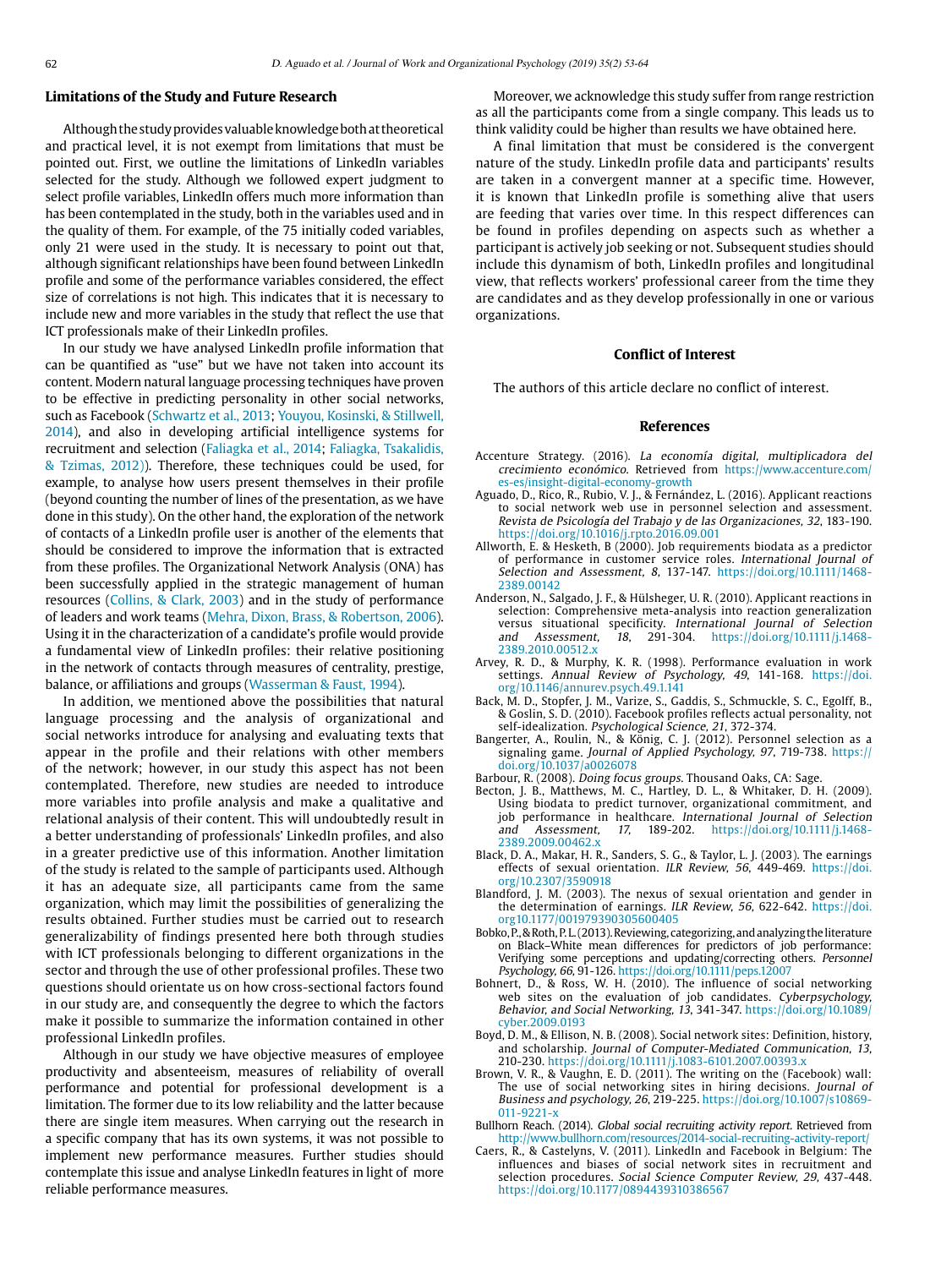- <span id="page-10-29"></span>Campbell, J. P. (1990). Modeling the performance prediction problem in industrial and organizational psychology. In M. D. Dunnette & L. M. Hough (Eds.), Handbook of industrial and organizational psychology (2nd ed.) (Vol. 1, pp. 687-732). Palo Alto, CA: Consulting Psychologists Press.
- <span id="page-10-7"></span>CareerBuilder. (2009). Forty-five percent of employers use social networking sites to research job candidates, CareerBuilder survey finds. Retrieved from [http://www.careerbuilder.com/share/aboutus/](http://www.careerbuilder.com/share/aboutus/pressreleasesdetail.aspx) [pressreleasesdetail.aspx](http://www.careerbuilder.com/share/aboutus/pressreleasesdetail.aspx)
- <span id="page-10-36"></span>Castaño, A. M & García-Izquierdo, A. L. (2018). Validity evidence of the Organizational Justice Scale in Spain. Psicothema, 30, 344-350.
- <span id="page-10-14"></span>Chamorro-Premuzic, T., & Steinmetz, C. (2013, July). Technology and psychology are reshaping the search for the best employees. Scientific American Mind, 43-47.
- <span id="page-10-25"></span>Chiang, J. K. H., & Suen, H. Y. (2015). Self-presentation and hiring recommendations in online communities: Lessons from LinkedIn. Computers in Human Behavior, 48, 516-524. [https://doi/org/10.1016/j.](https://doi/org/10.1016/j.chb.2015.02.017) [chb.2015.02.017](https://doi/org/10.1016/j.chb.2015.02.017)
- Christofides, E., Muise, A., & Desmarais, S. (2009). Information disclosure and control on Facebook: Are they two sides of the same coin or two different processes? Cyberpsychology & Behavior, 12, 341-345. [https://](https://doi.org/10.1089/cpb.2008.0226) [doi.org/10.1089/cpb.2008.0226](https://doi.org/10.1089/cpb.2008.0226)
- <span id="page-10-40"></span>Collins, C. J., & Clark, K. D. (2003). Strategic human resource practices, top management team social networks, and firm performance: The role of human resource practices in creating organizational competitive advantage. Academy of Management Journal, 46, 740-751. [https://doi.](https://doi.org/10.2307/30040665) [org/10.2307/30040665](https://doi.org/10.2307/30040665)
- <span id="page-10-15"></span>Davison, H. K., Maraist, C., & Bing, M. N. (2011). Friend or foe? The promise and pitfalls of using social networking sites for HR decisions. Journal of Business and Psychology, 26, 153-159. [https://doi.org/10.1007/s10869-](https://doi.org/10.1007/s10869-011-9215-8) [011-9215-8](https://doi.org/10.1007/s10869-011-9215-8)
- <span id="page-10-20"></span>Drydakis, N. (2009). Sexual orientation discrimination in the labour market. Labour Economics, 16, 364-372. [https://doi.org/10.1016/j.](https://doi.org/10.1016/j.labeco.2008.12.003) [labeco.2008.12.003](https://doi.org/10.1016/j.labeco.2008.12.003)
- <span id="page-10-16"></span>Dubois, M., & Pansu, P. (2004). Facial attractiveness, applicants' qualifications, and judges' expertise about decisions in preselective recruitment. Psychological Reports, 95, 1129-1134. [https://doi.](https://doi.org/10.2466/pr0.95.3f.1129-1134) [org/10.2466/pr0.95.3f.1129-1134](https://doi.org/10.2466/pr0.95.3f.1129-1134)
- <span id="page-10-2"></span>Faliagka, E., Iliadis, L., Karydis, I., Rigou, M., Sioutas, S., Tsakalidis, A., & Tzimas, G. (2014). On-line consistent ranking on e-recruitment: seeking the truth behind a well-formed CV. Artificial Intelligence Review, 42, 515-528. <https://doi.org/10.1007/s10462-013-9414-y>
- Faliagka, E., Tsakalidis, A., & Tzimas, G. (2012). An integrated e-recruitment system for automated personality mining and applicant ranking. Internet Research, 22, 551-568.<https://doi.org/10.1108/10662241211271545>
- <span id="page-10-34"></span>Flora, D. B., LaBrish, C., & Chalmers, R. P. (2012). Old and new ideas for data screening and assumption testing for exploratory and confirmatory factor analysis. Frontiers in Quantitative Psychology and Measurement, 3(55), 1-21.<https://doi.org/10.3389/fpsyg.2012.00055>
- García-Izquierdo, A. L., Ramos-Villagrasa, P. J., & Castaño, A. M. (2015). e-Recruitment, gender discrimination, and organizational results of listed companies on the Spanish stock exchange. Revista de Psicología del Trabajo y de las Organizaciones, 31, 155-164. [https://doi.](https://doi.org/10.1016/j.rpto.2015.06.003) [org/10.1016/j.rpto.2015.06.003](https://doi.org/10.1016/j.rpto.2015.06.003)
- <span id="page-10-13"></span>Girard, A., & Fallery, B. (2010). Human resource management on internet: New perspectives. Journal of Contemporary Management Research,  $4(2)$ , 1-14.
- <span id="page-10-27"></span>Guillory, J., & Hancock, J. T. (2012). The effect of LinkedIn on deception in resumes. Cyberpsychology, Behavior and Social Networking, 15, 135- 140. <https://doi.org/10.1089/cyber.2011.0389>
- <span id="page-10-19"></span>Harvie, K., Marshall-Mcaskey, J., & Johnston, L. (1998). Gender-based biases in occupational hiring decisions 1. Journal of Applied Social Psychology, 28, 1698-1711. <https://doi.org/10.1111/j.1559-1816.1998.tb01341.x>
- <span id="page-10-5"></span>Instituto Nacional de Empleo - INE. (2017). Encuesta sobre el uso de tecnologías de la información y de las comunicaciones y del comercio exterior en las empresas. Informe metodológico. Retrieved from [http://](http://www.ine.es/daco/daco42/comele/metocor.pdf) [www.ine.es/](http://www.ine.es/daco/daco42/comele/metocor.pdf)daco/daco42/comele/metocor.pdf
- <span id="page-10-9"></span>Infoempleo. (2017). Empleo en IT 2017, profesiones con futuro. Retrieved from<https://www.infoempleo.com/empleo-it/>
- Infojobs. (2015). Análisis de indicadores Infojobs marzo 2015. Retrieved from [http://nosotros.infojobs.net/indicadores-infojobs/los-puestos](http://nosotros.infojobs.net/indicadores-infojobs/los-puestos-trabajo-ofertados-marzo-aumentan-un-24-respecto-al-ano-anterior)[trabajo-ofertados-marzo-aumentan-un-24-respecto-al-ano-anterior](http://nosotros.infojobs.net/indicadores-infojobs/los-puestos-trabajo-ofertados-marzo-aumentan-un-24-respecto-al-ano-anterior)
- <span id="page-10-6"></span>Jobvite. (2014). Social recruiting survey results. Retrieved from [https://](https://www.jobvite.com/) [www.jobvite.com/](https://www.jobvite.com/)
- <span id="page-10-35"></span>Jöreskog, K. G. (1977). Factor analysis by least-squares and maximumlikelihood methods. In K. Enslein, A. Ralston, & H. S. Wilf (Eds.), Statistical methods for digital computers (Vol. 3, pp. 205-226). New York, NY. Wiley.
- <span id="page-10-37"></span>Jung, S. (2013). Exploratory factor analysis with small sample sizes: A comparison of three approaches. Behavioural Processes, 97, 90-95. <https://doi.org/10.1016/j.beproc.2012.11.016>
- Kaplan, A. M., & Haenlein, M. (2010). Users of the world, unite! The challenges and opportunities of social media. Business Horizons, 53, 59-68.<https://doi.org/10.1016/j.bushor.2009.09.003>
- <span id="page-10-21"></span>Kawakami, K., Dion, K. L., & Dovidio, J. F. (1998). Racial prejudice and stereotype activation. Personality and Social Psychology Bulletin, 24, 407-416.<https://doi.org/10.1177/0146167298244007>
- <span id="page-10-31"></span>Kitzinger, J., & Barbour, R. (1999). Developing focus group research: politics, theory and practice. Thousand Oaks, CA: Sage.
- <span id="page-10-11"></span>Kluemper, D. H., Mitra, A., & Wang, S. (2016). Social media use in HRM. In M. Buckley, J. Halbesleben, & A. R. Wheeler (Eds.), Research in personnel and human resources management (pp. 153-207). Bingley, UK: Emerald Group Publishing Limited.
- Kluemper, D. H., Rosen, P. A., & Mossholder, K. W. (2012). Social networking websites, personality ratings, and the organizational context: More than meets the eye? Journal of Applied Social Psychology, 42, 1143- 1172.<https://doi.org/10.1111/j.1559-1816.2011.00881.x>
- <span id="page-10-3"></span>Kristof-Brown, A., & Guay, R. P. (2011). Person-environment fit. In S. Zedeck (Ed.), Handbook of industrial/organizational psychology (Vol. 3, pp. 3-50). Washington, DC: American Psychological Association.
- <span id="page-10-33"></span>Krueger, R. A. (1994). Focus groups: a practical guide for applied research. Thousand Oaks, CA: Sage Publications.
- <span id="page-10-28"></span>Kurz, R., & Bartram, D. (2002). Competency and individual performance: Modelling the world of work. In I. Robertson, M. Callinan, & D. Bartram (Eds.), Organizational effectiveness: The role of psychology (pp. 227- 255). Chichester, UK: Wiley.
- <span id="page-10-17"></span>Lahey, J. N. (2008). Age, women, and hiring an experimental study. Journal of Human Resources, 43, 30-56.<https://doi.org/10.3368/jhr.43.1.30>
- <span id="page-10-4"></span>Landers, R. N., & Schmidt, G. B. (2016). Social media in employee selection and recruitment: An overview. In R. N. Landers & G. B. Schmidt (Eds.), Social media in employee selection and recruitment: Theory, practice, and current challenges (pp. 3-14). Zurich, Switzerland: Springer Verlag.
- <span id="page-10-10"></span>LinkedIn. (2018). These 3 industries have the highest talent turnover rates. Retrieved from [https://business.linkedin.com/talent-solutions/](https://business.linkedin.com/talent-solutions/blog/trends-and-research/2018/the-3-industries-with-the-highest-turnover-rates) [blog/trends-and-research/2018/the-3-industries-with-the-highest](https://business.linkedin.com/talent-solutions/blog/trends-and-research/2018/the-3-industries-with-the-highest-turnover-rates)[turnover-rates](https://business.linkedin.com/talent-solutions/blog/trends-and-research/2018/the-3-industries-with-the-highest-turnover-rates)
- <span id="page-10-38"></span>Lorenzo-Seva, U., & Ferrando, P. J. (2006). FACTOR: A computer program to fit the exploratory factor analysis model. Behavioral Research Methods, Instruments and Computers, 38, 88-91. [https://doi.org/10.3758/](https://doi.org/10.3758/BF03192753) [BF03192753](https://doi.org/10.3758/BF03192753)
- <span id="page-10-22"></span>Luxen, M. F., & Van De Vijver, F. J. (2006). Facial attractiveness, sexual selection, and personnel selection: When evolved preferences matter. Journal of Organizational Behavior: The International Journal of Industrial, Occupational and Organizational Psychology and Behavior, 27, 241-255.<https://doi.org/10.1002/job.357>
- <span id="page-10-1"></span>Madia, S. A. (2011). Best practices for using social media as a recruitment strategy. Strategic HR Review, 10(6), 19-24. [https://doi.](https://doi.org/10.1108/14754391111172788) [org/10.1108/14754391111172788](https://doi.org/10.1108/14754391111172788)
- <span id="page-10-26"></span>Marcus, B., Machilek, F., & Schütz, A. (2006). Personality in cyberspace: Personal Web sites as media for personality expressions and impressions. Journal of Personality and Social Psychology, 90, 1014-1031. <https://doi.org/10.1037/0022-3514.90.6.1014>
- <span id="page-10-18"></span>Maurer, T. J., & Rafuse, N. E. (2001). Learning, not litigating: Managing employee development and avoiding claims of age discrimination. Academy of Management Perspectives, 15, 110-121. [https://doi.](https://doi.org/10.5465/ame.2001.5898395) [org/10.5465/ame.2001.5898395](https://doi.org/10.5465/ame.2001.5898395)
- <span id="page-10-8"></span>McCrae, R. R., & Costa Jr., P. T. (1999). A five-factor theory of personality. Handbook of personality: Theory and Research, 2, 139-153.
- McDaniel, M.. Schmidt, F. L. & Hunter, J. E. (1988). A meta-analysis of the validity of methods for rating training and experience in personnel selection. Personnel Psychology, 41, 283-309. https://doi. org[/10.1111/j.1744-6570.1988.tb02386.x](https://doi.org/10.1111/j.1744-6570.1988.tb02386.x)
- McFarland, L. A., & Ployhart, R. E. (2015). Social media: A contextual framework to guide research and practice. Journal of Applied Psychology, 100, 1653-1677. <https://doi.org/10.1037/a0039244>
- McManus, M., & Ferguson, M. (2003). Biodata, personality, and demographic differences of recruits from three sources. International Journal of Selection and Assessment, 11, 175-183.<https://doi.org/10.1111/1468-2389.00241>
- <span id="page-10-23"></span>Mehdizadeh, S. (2010). Self-presentation 2.0: Narcissism and self-esteem on Facebook. Cyberpsychology, Behavior, and Social Networking, 13, 357-364.<https://doi.org/10.1089/cyber.2009.0257>
- Mehra, A., Dixon, A. L., Brass, D. J., & Robertson, B. (2006). The social network ties of group leaders: Implications for group performance and leader reputation. Organization Science, 17, 64-79. [https://doi.](https://doi.org/10.1287/orsc.1050.0158) [org/10.1287/orsc.1050.0158](https://doi.org/10.1287/orsc.1050.0158)
- <span id="page-10-32"></span>Morgan, D. L. (1988). Focus groups as qualitative research. London, UK: Sage.
- <span id="page-10-30"></span>Moscoso, S., Salgado, J. F., & Anderson, N. (2017). How do I get a job, what are they looking for? Personnel selection and assessment. In N. Chmiel, F. Fraccaroli, & M. Sverke (Eds.), An introduction to work and organizational psychology (pp. 25-47). Hoboken, NJ: John Wiley & Sons. <https://doi.org/10.1002/9781119168058.ch2>
- <span id="page-10-39"></span>Muchinsky, P. M. (1996). Psychology applied to work. Belmont, CA: Wadsworth Publishing, Co. Inc.
- <span id="page-10-0"></span>Nikolaou, I. (2014). Social networking web sites in job search and employee recruitment. International Journal of Selection and Assessment, 22, 179-189.<https://doi.org//10.1111/ijsa.12067>
- <span id="page-10-24"></span>Nistor, N., & Stanciu, I. D. (2017). "Being sexy" and the labor market: Selfobjectification in job search related social networks. Computers in Human Behavior, 69, 43-53.<https://doi.org/10.1016/j.chb.2016.12.005>
- <span id="page-10-12"></span>Ollington, N., Gibb, J., & Harcourt, M. (2013). Online social networks: An emergent recruiter tool for attracting and screening. Personnel Review, 42, 248-265. <https://doi.org/10.1108/00483481311320390>